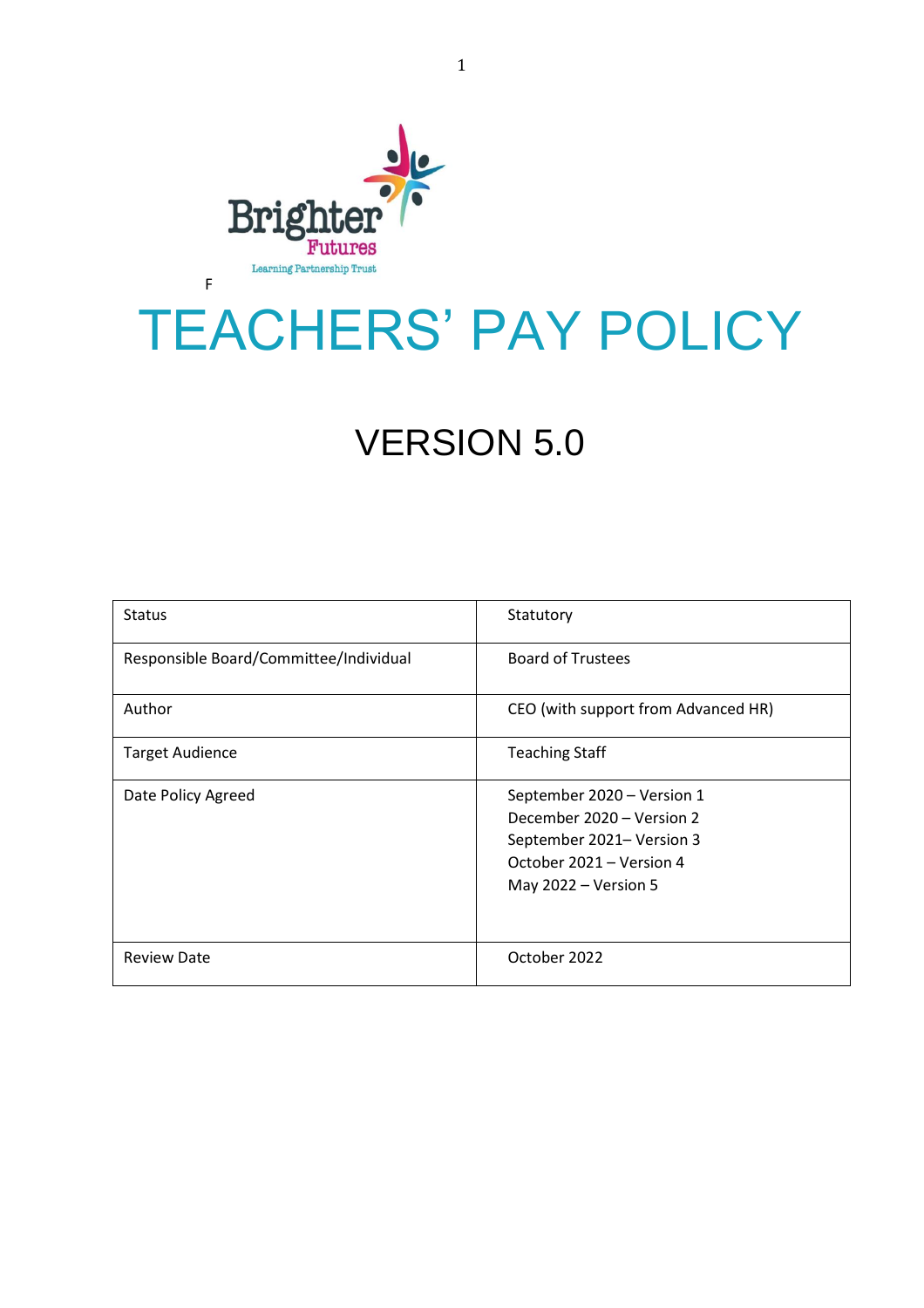## **Contents**

## **Page Number**

| Policy for determining Teachers' Pay/Introduction       | 4              |
|---------------------------------------------------------|----------------|
| Pay Reviews                                             | 4              |
| <b>Roles and Responsibilities</b>                       | 5              |
| <b>Equality and Diversity</b>                           | 6              |
| <b>Basic Pay Determination of Appointment</b>           | 6              |
| <b>Classroom Teacher Posts</b>                          | $\overline{7}$ |
| <b>Leading Practitioner Teacher Posts</b>               | $\overline{7}$ |
| <b>Unqualified Teachers</b>                             | $\overline{7}$ |
| Leadership Posts                                        | $\overline{7}$ |
| Pay Progression based on Performance                    | 8              |
| <b>Leadership Teachers</b>                              | 9              |
| Movement to Upper Pay Range (Applications and Evidence) | 10             |
| The Assessment                                          | 10             |
| <b>Processes and Procedures</b>                         | 11             |
| <b>Part-time Teachers</b>                               | 11             |
| <b>Short Notice/Supply Teachers</b>                     | 11             |
| Pay Increases arising from changes to the STPCD         | 11             |
| <b>Discretionary Allowances and Payments</b>            | 11             |
| Teaching and Learning Responsibility Payments (TLRs)    | 11             |
| Special Educational Needs (SEND) Allowances             | 12             |
| <b>Acting Allowances</b>                                | 12             |
| <b>Other Payments</b>                                   | 12             |
| Recruitment and Retention Incentives and Benefits       | 12             |
| Safeguarding                                            | 13             |
| Appeals                                                 | 13             |
| Monitoring the Impact of the Policy                     | 13             |
|                                                         |                |

Appendices:

| Appendix 1 – Remit for the Trust Pay Committee                               | 14 |
|------------------------------------------------------------------------------|----|
| Appendix 2 – Pay Scales for Teachers, Leaders, Unqualified Teachers and TLRs | 16 |
| Appendix 3 – Setting Leadership Pay                                          | 17 |
| Appendix 4 – Criteria for Pay Progression                                    | 19 |
| Appendix 5 – Upper Pay Range Application Form                                | 24 |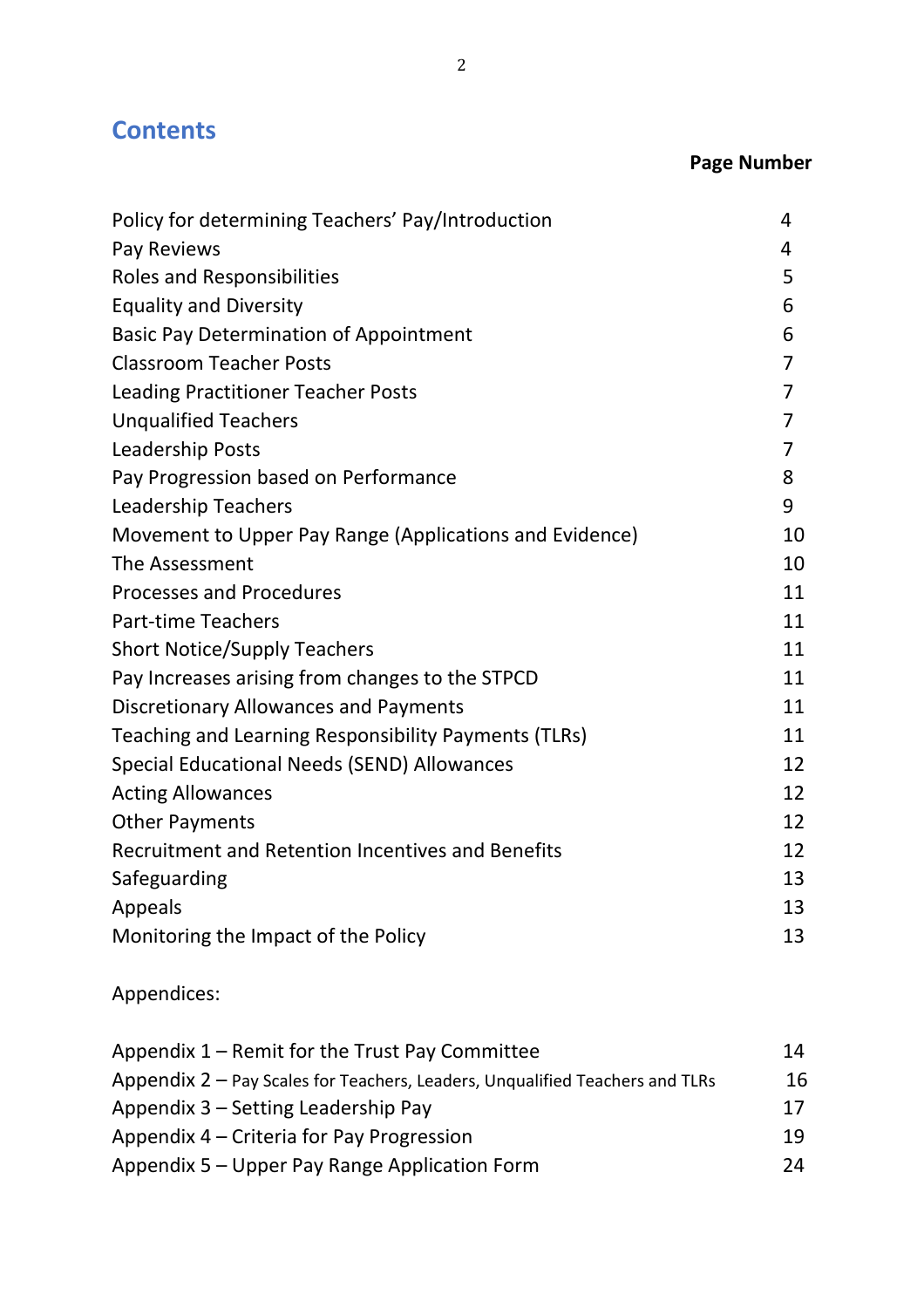| Appendix 6 – UPS Application Timescale             | 26 |
|----------------------------------------------------|----|
| Appendix 7 – Pay Appeals Procedure                 | 27 |
| Appendix 8 – Suggested Pay Recommendation Template | 29 |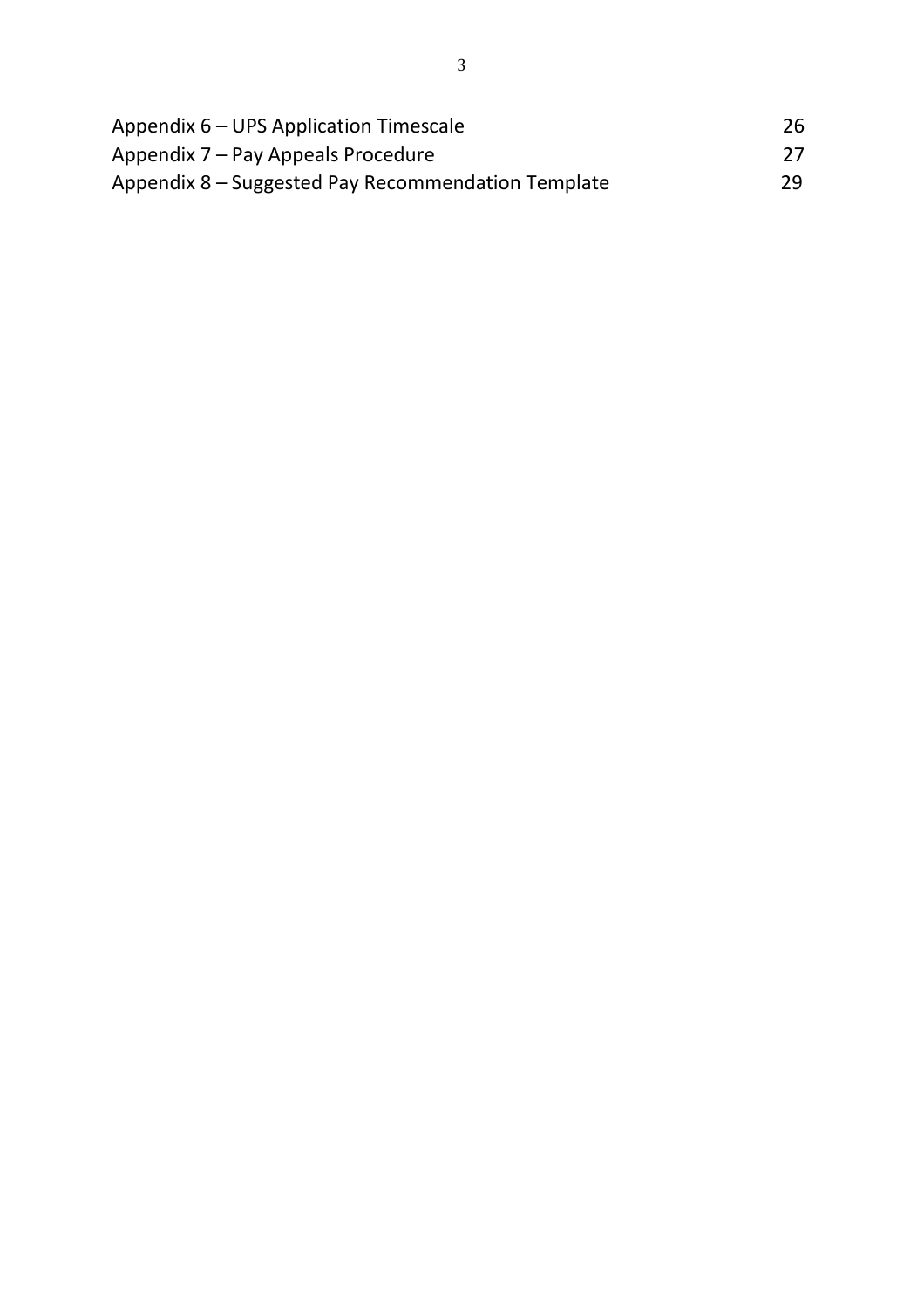## **Policy for Determining Teachers' Pay Introduction**

This policy sets out the framework for making decisions on teachers' pay. It has been developed to comply with current legislation and the requirements of the School Teachers' Pay and Conditions Document (STPCD), a copy of this policy will be sent to all staff and a copy of all relevant documents on pay and conditions will be made available to staff employed by the Brighter Futures Learning Partnership Trust (The Trust).

#### **In adopting this Pay Policy the aim is to:**

Ensure that decisions are evidence-based in every case Assure the quality of teaching and learning across the Trust is of the highest quality Ensure that staff progression and reward is evident throughout the Trust Develop, recruit and retain highly motivated and highly performing teachers Support recruitment and retention and reward teachers appropriately Ensure accountability, transparency, objectivity and equality of opportunity.

Pay decisions in this Trust are made by **the Trust Board** which has delegated certain responsibilities to the CEO, Headteachers/Principal and Local Governing Boards as set out in the Trust Scheme of Delegation. The **Remuneration Committee** shall be responsible for the establishment and review of the pay policy, subject to the approval of the Academy Trust Board, and shall have full authority to take pay decisions on behalf of the Academy Trust Board in accordance with this policy.

The CEO's pay will be reviewed annually. The Board of Trustees may review the CEO's salary scale at any time during the year if there is a significant increase in the depth and breadth of the role. The Board of Trustees has appointed two members of the Board to carry out the performance review of the CEO with a qualified external adviser. When setting the CEO's pay scale, the Board will take into account the pay differentials within the organisation and the gap between that of school Headteachers/Principals as well as that of the average teacher salary. The Board will ensure that the rationale behind any pay decisions reflect the challenge of the role, including the financial and educational performance of the Trust.

The CEO will make recommendations for Headteachers/Principal pay in consultation with the Local Governing Body. The Headteachers/Principal in consultation with their Local Governing Body will make evidence-based pay recommendations to the CEO who will moderate all decisions. **The Trust Board will review all pay recommendations and are responsible for all pay decisions.**

#### **Pay Reviews**

The Trust Board will ensure that each teacher's salary is reviewed annually with effect from 1 September and that each teacher is notified of the outcome by no later than 30 November each year, and that all teachers are given a written statement setting out their salary and any other financial benefits to which they are entitled.

Reviews may take place at other times of the year to reflect any changes in circumstances or job description that lead to a change in the basis for calculating an individual's pay. A written statement will be given after any review and where applicable will give information about the basis on which it was made.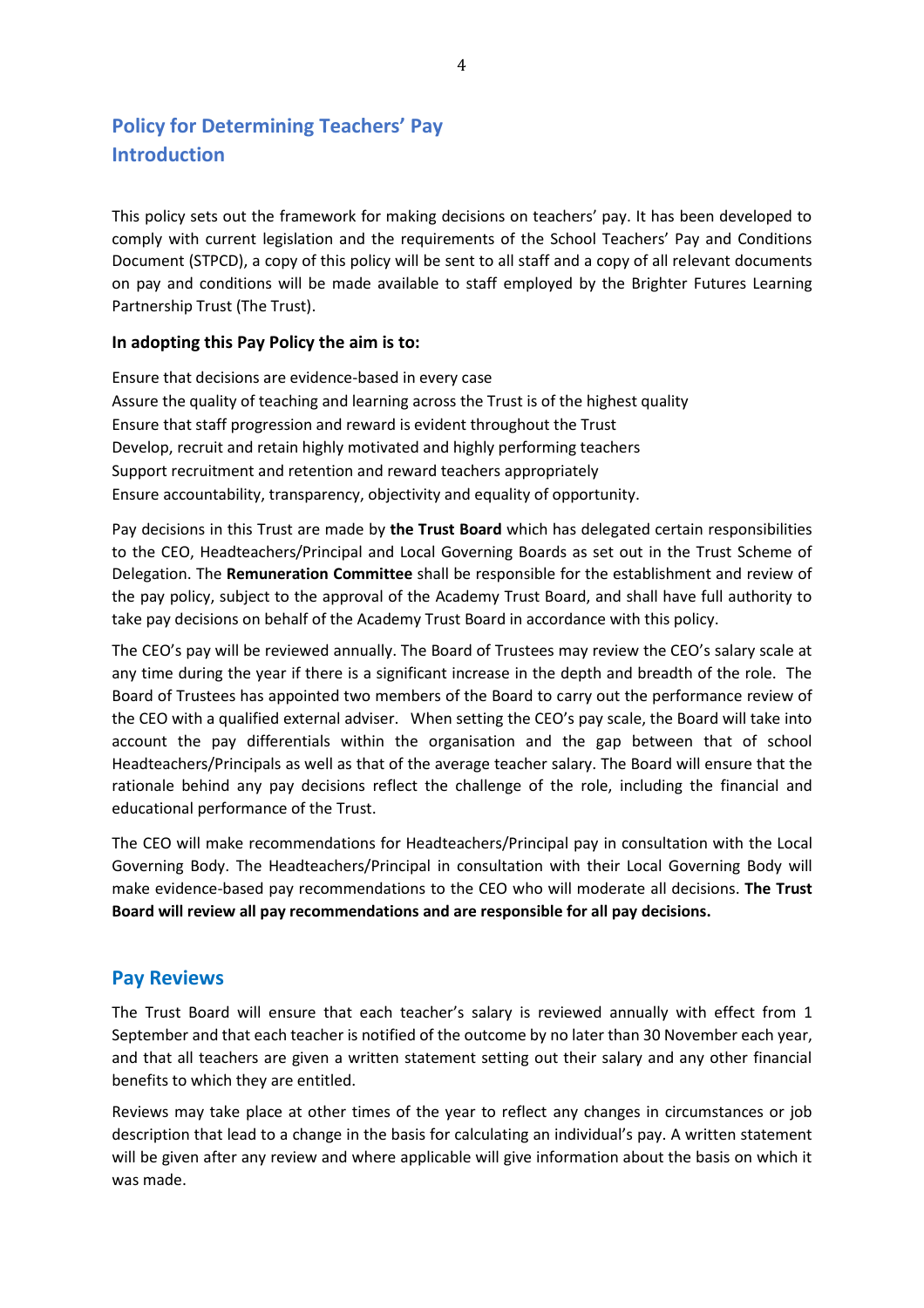Where a pay determination leads or may lead to the start of a period of safeguarding, employees will be given the required notification as soon as possible and no later than one month after the date of the determination.

## **Roles and Responsibilities**

The **Board of Trustees** is responsible for ensuring that the Trust adheres to the principles of public life established by the Nolan Committee (objectivity, openness and accountability), alongside legal and statutory requirements. The Board of Trustees will also ensure that pay decisions and reviews follow the correct processes (e.g. local pay frameworks and associated documentation, policies and procedures) and that due regard is given to national frameworks. The Trust Board will ensure that the criteria and payment of additional responsibility awards are consistent across the Trust and that all staffing structures are affordable and within budget.

Any Trustee with a direct or indirect pecuniary interest will be asked to withdraw when pay and/or performance appraisals are being discussed (unless the Board of Trustees determines otherwise) and must not, in any case, participate in such discussions or vote on any such issue.

The **CEO, and Headteachers/Principal** will ensure that appointments and pay decisions sit within their delegated powers and adhere to Trust policies and procedures. Pay decisions and progression based on performance at each school/UTC will be made by the Headteacher/Principal in consultation with the CEO. Each pay decision must be supported by evidence of a successful performance management/appraisal. The Multi-Academy Trust (MAT Remuneration Committee) – Please see Appendix 1 will hold oversight of pay for each school and shall review and advise the Board on pay policy and annual progression. (Refer to the Trust Scheme of Delegation)

The Trust will take into consideration any recommendations made to schools by the School Teachers' Review Body. Recommendations of National uplifts to Teachers Pay will, however, only be awarded if they are affordable. Reserves will only be used in exceptional circumstances to support pay decisions – please refer to the BFLPT Reserves Policy.

#### **All pay decisions must follow the following principles:**

Each school will work with the CEO to determine the necessity and viability of its own staffing structure in relation to teaching, leadership roles, lead practitioners and TLRs. These will be determined in line with requirements across the Trust and in line with budgets available. Leadership and Teaching roles across the Trust will be developed with support from the CEO working in consultation with Headteachers/Principal.

The **Local Governing Body** in each school will be asked to **review** the performance of related pay decisions for teaching staff within their respective schools prior to pay decisions being **approved** by the Trust Board. Each school/UTC has a Governor (usually the Chair), who oversees this process with the Headteacher/Principal.

The **CEO with support from HR** is responsible for overseeing the development, review, implementation, communication, monitoring and evaluation of this policy and associated policies and procedures and will report to the Board of Trustees as required. **The CEO and Headteachers/Principal** must ensure that the Pay Policy is implemented fairly and consistently.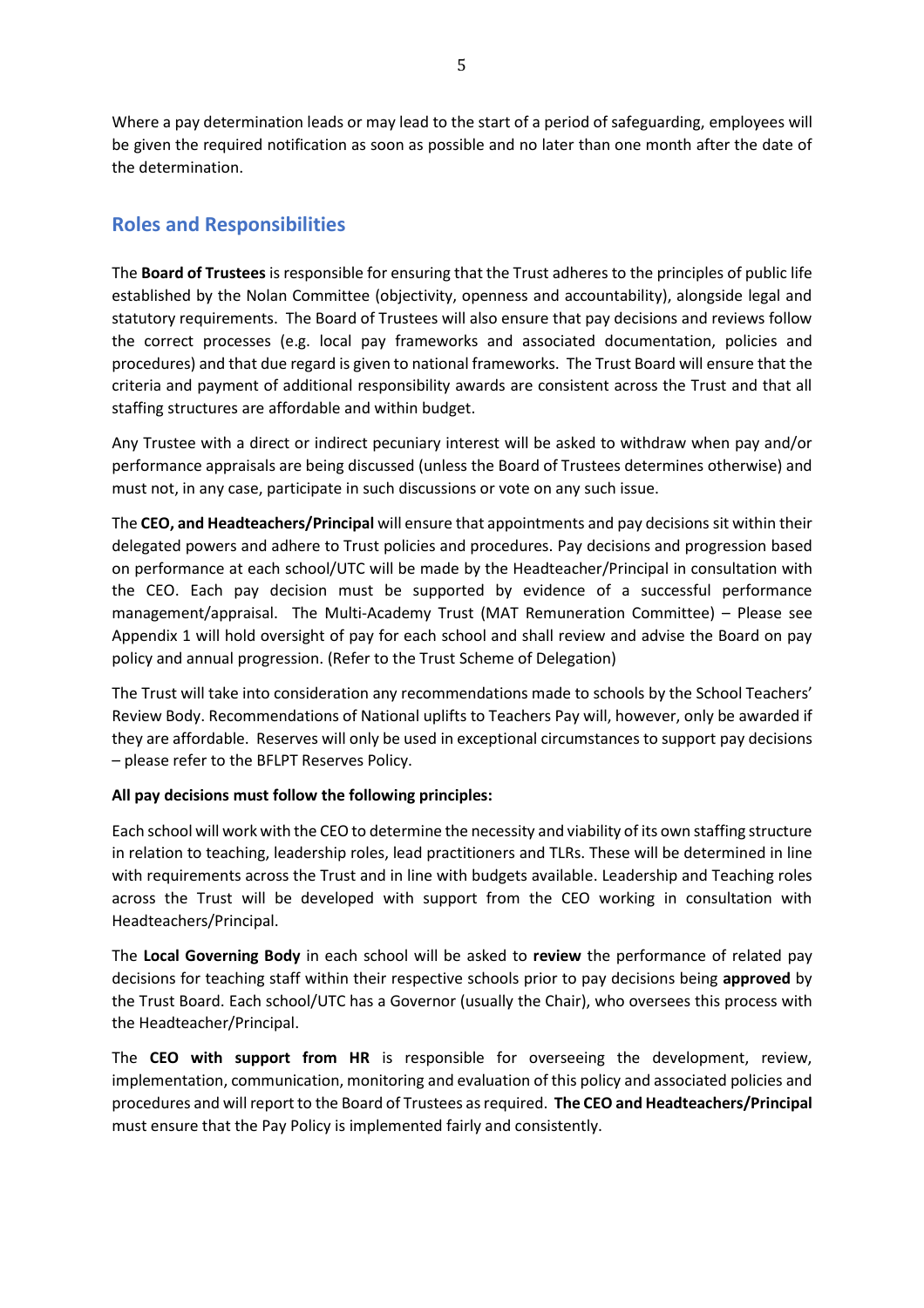The **CEO** will attend the Trust Remuneration Committee meetings, but they must withdraw when his/her own pay is being considered or discussed. The CEO is responsible for advising the Trust on all matters related to the implementation of this policy.

The **CEO with Headteachers/Principal and the CFO** will monitor pay across the organisation and will report to the Board of Trustees on an annual basis, completing national pay reports as required.

The **CFO**, **Business/Finance/HR Managers** are responsible for distributing the annual salary statements normally by 30 November annually.

**Managers** must ensure that they adhere to the policies and procedures of the Trust and the associated pay and performance frameworks.

**Staff** are expected to familiarise themselves with the Trust's policies and procedures and they must engage in the relevant Appraisal process.

## **Equality and Diversity**

The Trust is committed to the principles of equality. All pay related decisions will be determined fairly and consistently and will be free from bias and discrimination. These decisions will be made in compliance with the Race Relations, Sex Discrimination, Equal Pay, Disability Discriminations Acts, Employment Relations Acts of 1996, 1999 and 2002, as well as the Part-Time Workers' Regulations and Fixed Term Employees' Regulations. Procedures for determining pay will be consistent with the principles of public life- objectivity, openness and accountability.

## **Basic Pay Determination on Appointment**

The Headteacher/Principal in conjunction with the CEO will determine the pay range for a vacancy prior to advertising it. The Trust Board will continue to use the main pay scale and the upper pay scale as reference points only for pay.

The Trust Board undertakes that it will not restrict the pay range advertised for, other than for the minimum of the pay scale.

On appointment the starting salary will be determined by taking a range of factors into account, including:

- *The nature of the post*
- *The level of qualifications, skills and experience required*
- *Market conditions*
- *The needs of the school*
- *The school staffing profile*
- *The School Improvement Plan*

Where a candidate is on the main pay scale offer, the Trust will at least match their existing salary. Where a candidate is on the Upper pay scale the school will make an offer to the individual based on their performance and information from the interview process.

Where a candidate has had three or more consecutive years away from the profession of teaching the Trust will offer a salary based on the knowledge, skills and performance at interview.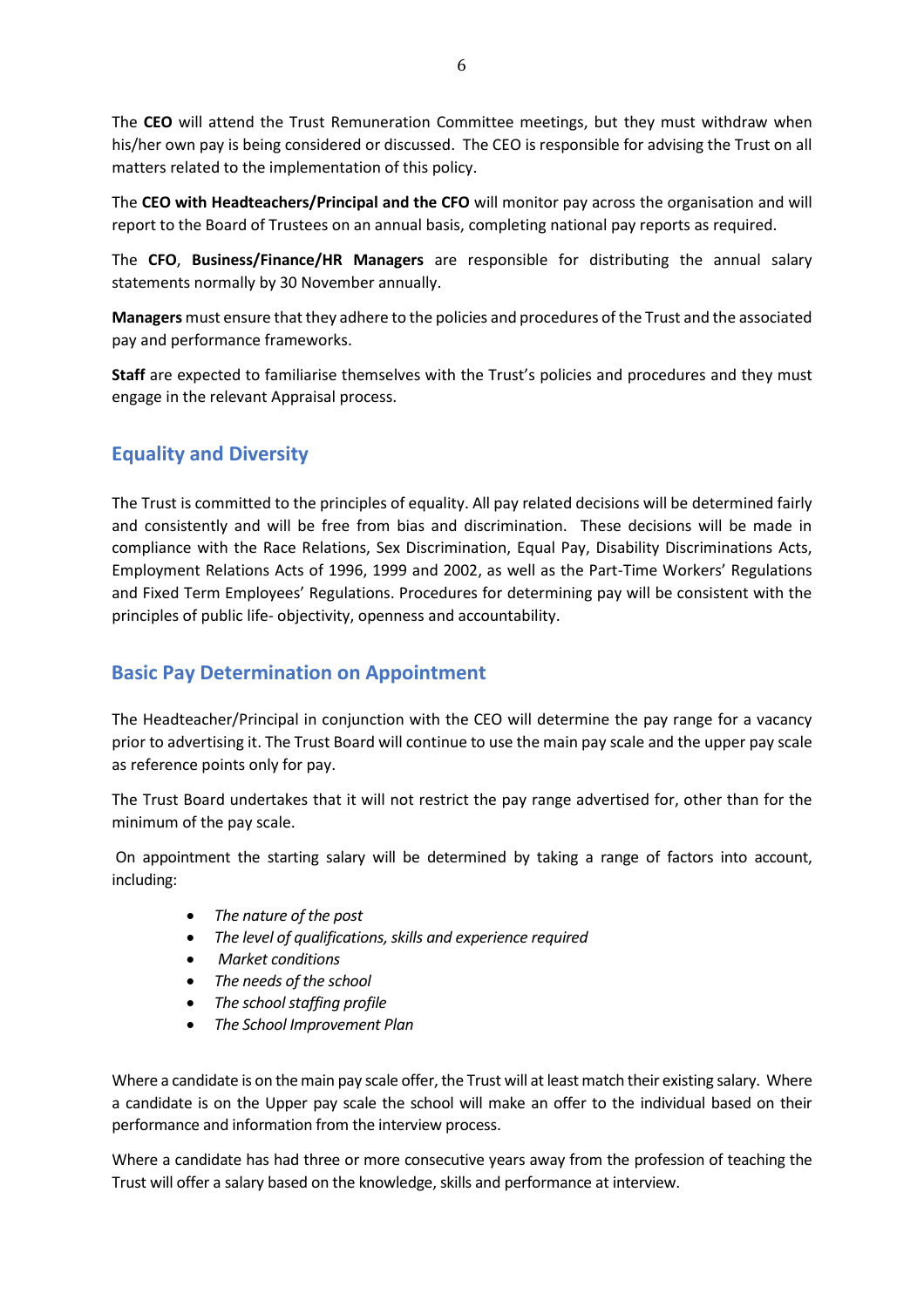Any starting salary above the candidate's existing salary must be discussed and agreed with the CEO, prior to appointment.

#### **Classroom Teacher Posts**

The Trust Board has established that it will continue to use the main pay scale and the upper pay scale as reference points only for pay.

The Trust Board undertakes that it will not restrict the pay range advertised for or starting salary and pay progression prospects available for classroom teacher posts, other than the minimum of the Main Pay Range and the maximum of the Upper Pay Range. In this Trust there are 11 points on the Main Pay Scale – M1, M1a, M2, M2a, M3, M3a, M4, M4a, M5, M5a, M6 - and 5 points on the Upper Pay Range –UPS1, 2, 3, 4 and 5. Please see Appendix 2.

#### **Leading Practitioner Teacher Posts**

In the event of appointing a leading practitioner pay a salary within the minimum and maximum in line with the STPCD

Such posts may be established for teachers whose primary purpose is the modelling and leading improvement of teaching skills, where those duties fall outside the criteria for the TLR payment structure.

When determining the pay scales for such posts, the Headteacher/Principal with support from the CEO will do this by reference to the weight of the responsibilities of the post and bearing in mind the need to ensure pay equality where posts are equally onerous and fair pay relativities between posts of differing levels of responsibility.

Any new Leading Practitioner Teacher will start at the bottom point of the pay range.

The Trust will establish such posts from 1 September 2013 for all teachers previously employed in the school as Advanced Skills Teachers or Excellent Teachers and will pay them at a scale point in line with the salary range for advanced skills teachers.

#### **Unqualified Teachers**

Trust Board has established the following pay scale for unqualified teachers employed in classroom teacher posts - Please see Appendix 2.

#### **Leadership Teacher Posts (Executive Headteachers/Principals, Headteachers/Principals, Deputy, Assistant Headteachers/Principals, Subject Directors, Extended Leadership Posts)**

The pay ranges for Executive Headteachers/Principals, Headteachers/Principals, Deputy Headteachers/Principals, Assistant Headteachers/Principals, Subject Directors, Extended Leaders will be determined in accordance with the criteria specified in the STPCD and ensuring fair pay relativities. The determination of leadership group pay introduced in 2014 will be applied to individuals appointed to a leadership post on or after 1 September 2014, or whose responsibilities have significantly changed on or after that date.

Determination of temporary payments to the Executive Headteacher/Principals, Headteacher/Principal will be determined by the Trust Board for clearly temporary responsibilities or duties that are in addition to the post for which their salary has been determined. The total sum of the temporary payments made to a Headteacher/Principal in accordance with the STPCD in any school year must not exceed 25% of the annual salary which is otherwise payable to the Headteacher/Principal and the total sum of salary and other payments made to a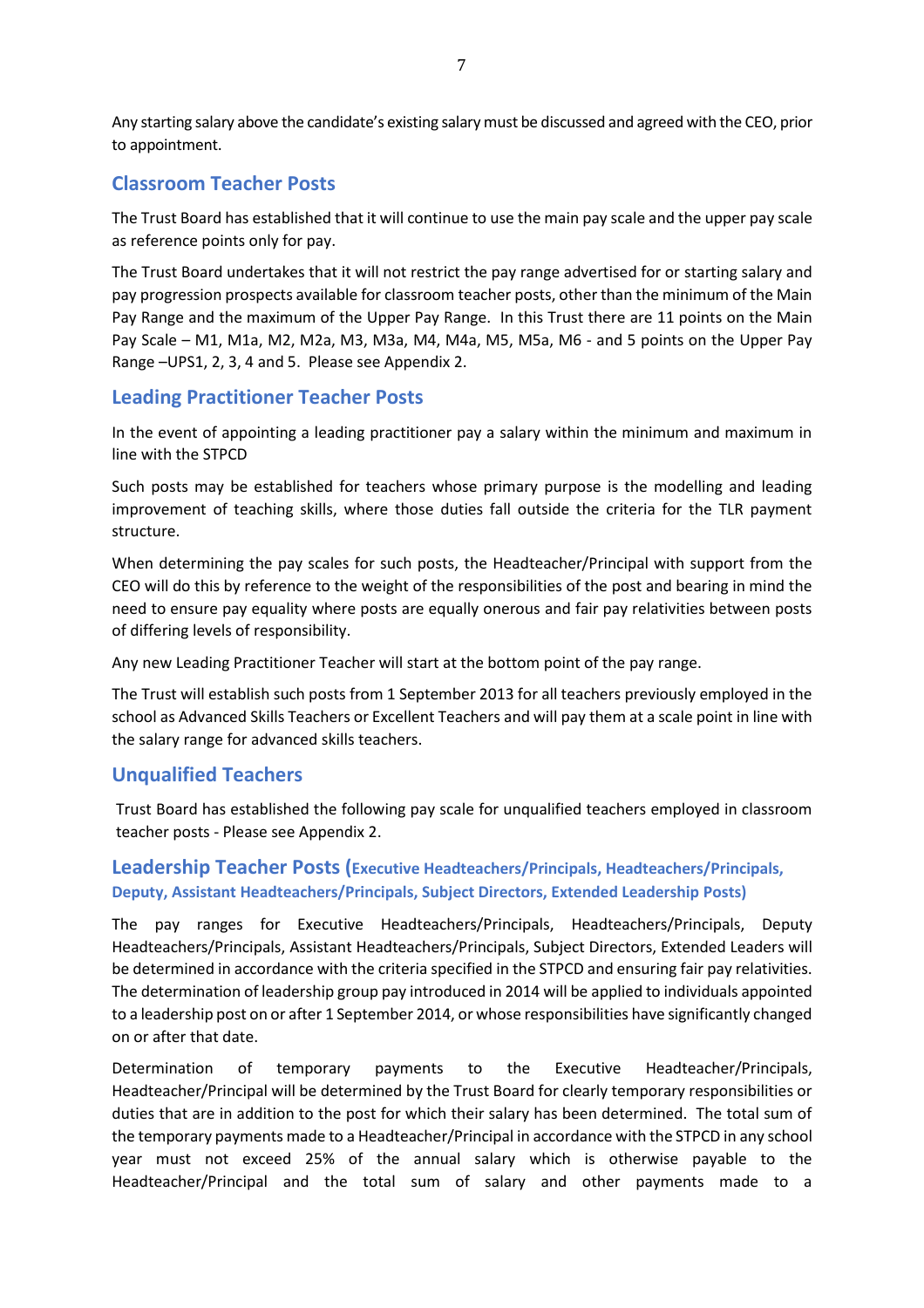Headteacher/Principal must not exceed 25% above the maximum of the Headteacher/Principal group.

The Trust will normally appoint new leadership teachers at the bottom point of the relevant pay range, however, the CEO in consultation with the Headteacher/Principal can use his/her discretion to appoint based on the process set out - Please see Appendix 3.

The Trust will pay teachers as Deputy or Assistant Headteachers/Principals only where the Trust is satisfied that, in the context of the teacher's duties, the role includes a significant responsibility that is not required of all classroom teachers or TLR holders, and that the role –

- is focused on teaching and learning;
- requires the exercise of a teacher's professional skills and judgement;
- requires the teacher to lead and manage the school/UTC through:
	- o development of teaching and learning priorities across the school/UTC;
	- o accountability for the standards of achievement and behaviour of pupils/students across the school/UTC;
	- o accountability for the planning and deployment of the school's/UTC's resources;
	- $\circ$  leading policy development and implementation across the school/UTC in accordance with statutory provisions;
	- o managing whole school/UTC operational activity;
	- o working with external bodies and agencies; and
	- o securing pupils'/students' access to their educational entitlements;
- has an impact on the educational progress of the school's/UTC's pupils/students;
- involves leading, developing and enhancing the teaching practice of the school's/UTC's staff; and
- includes line management responsibility for a significant number of people and/or the line management of other line managers.
- In the case of a Deputy Headteacher/Principal post, the Trust must also be satisfied that this significant responsibility features a job weight which exceeds that expected of an Assistant Head teacher/Principal employed in the same school, including responsibility for discharging in full the responsibilities of the Headteacher/Principal in the absence of the Headteacher/Principal.

## **Pay Progression Based on Performance**

The arrangements for teacher appraisal are set out in the Trust's appraisal policy.

Decisions regarding pay progression will be made with reference to the teachers' performance management/appraisal reports and the criteria as determined by the school/UTC and set out – Please see Appendix 4. In the case of NQTs, pay decisions will be made by means of the statutory induction process. It will be possible for a 'no progression' determination to be made without recourse to the capability procedure.

The Trust is committed to ensuring that decisions relating to pay will be fair and transparent, assessments of performance will be properly rooted in evidence. Fairness will be assured by annual monitoring of the application of the pay policy and pay decisions

A range of evidence will be used including and giving priority to performance management /appraisal process.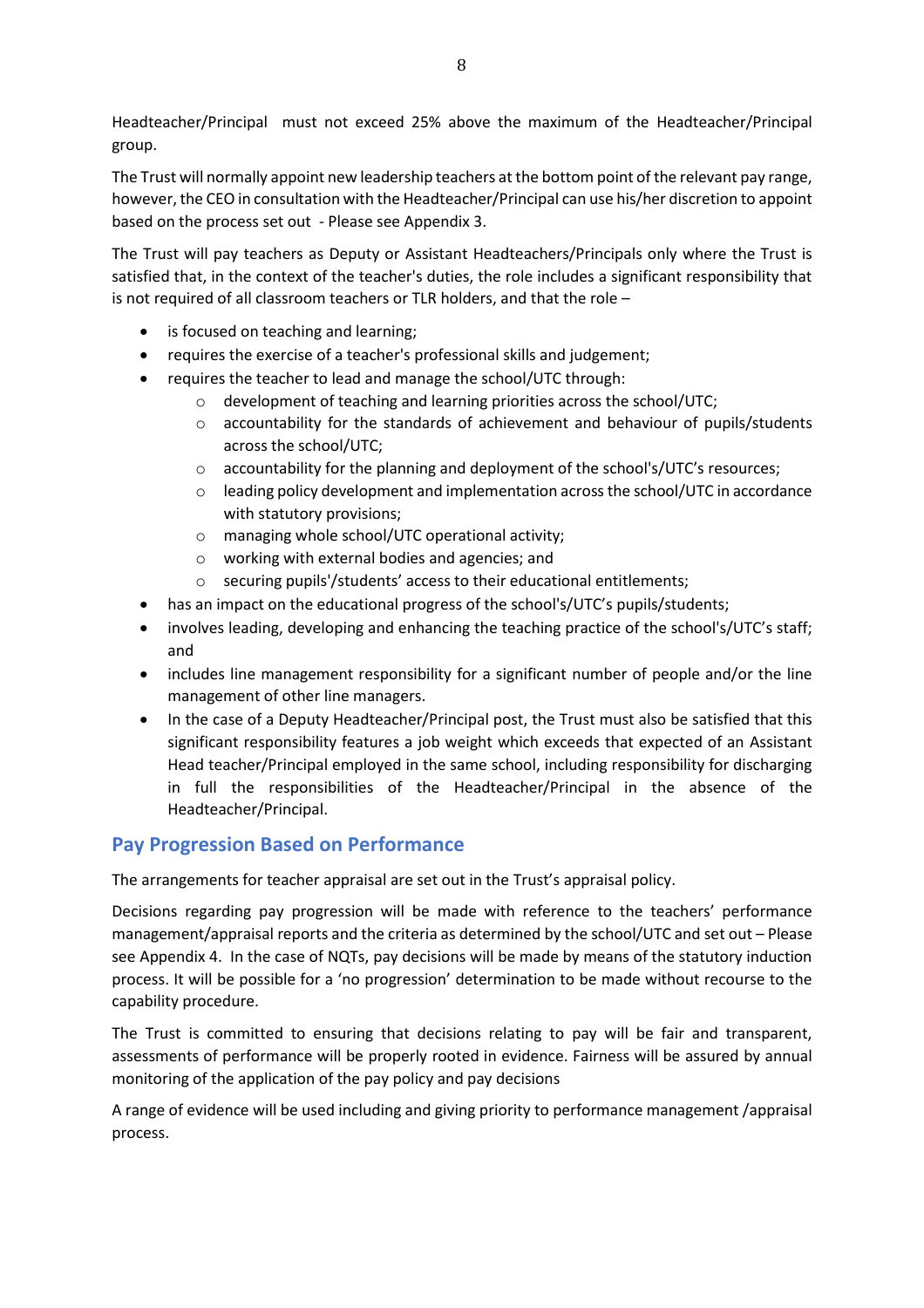Where teachers have joined the school part way through a performance management/appraisal cycle, the Trust will, where necessary, seek evidence from the previous school to assist pay decisions and will seek evidence from the teachers themselves.

Employees who are on maternity leave at any point during the annual cycle of appraisal and pay decisions will be contacted and asked if they wish to attend their performance review meeting (using keeping in touch days). The trust acknowledges that all employees have the right to attend their performance review meeting, where those staff on maternity leave do not wish to attend, the process of setting objectives under the appraisal process will take place upon the return to work. Employees on maternity leave will be assessed for performance related pay by using a range of evidence from the previous cycle and the return to work period in line with the criteria determined by the school/UTC. All employees on maternity leave must have their performance assessed and be included in any pay recommendations.

Teachers' performance management/appraisal reports will contain pay recommendations. Final decisions about whether or not, to accept a pay recommendation, will be made by the Headteacher/Principal based on the evidence provided, having regard to the performance management/appraisal report and the criteria as outlined in the pay policy, taking into account advice from the senior leadership team. **All decisions will be moderated by the CEO and discussed with the Chair of the Local Governing Body before final recommendations are made to the Trust Remuneration Committee.**

The Trust will work with each school's/UTC's Local Governing Body to ensure that appropriate funding is allocated for pay progression for all eligible teachers.

All teachers can expect progression to the top of their pay range as a result of successfully meeting the criteria for progression as defined in this policy. The Trust promotes and encourages outstanding performance in its teachers, therefore, teachers who can demonstrate consistent and sustained outstanding performance will have access to accelerated progression as set out – Please see Appendix 4.

The Trust will make pay decisions according to the criteria for progression set out - Please see Appendix 4. Annual performance related pay awards will be backdated to the  $1<sup>st</sup>$  September in the current academic year.

Teachers in this Trust are strongly encouraged to maintain their own evidence file of CPD.

#### **Leadership teachers (Headteachers/Principals, Deputy, Assistant Headteachers/Principals, Subject Directors and Extended Leadership)**

The Headteacher/Principal, Deputy Headteacher(s)/Principals and Assistant Headteacher(s)/Principals, Subject Directors/Extended Leadership will be awarded additional scale points in accordance with the provisions of the STPCD i.e. they must demonstrate sustained high quality of performance in respect of school leadership and management and pupil progress. Pay decision will be clearly attributable to the performance of the individual. Please see Appendix for setting Leadership Pay).

#### **Movement to the Upper Pay Range (Expert Teacher)**

#### **Applications and Evidence**

Any qualified teacher may apply to be paid on the Upper Pay Range and any such application must be assessed in line with this policy. **It is the responsibility of the teacher to decide, whether or not, they wish to apply to be paid on the Upper Pay Range.**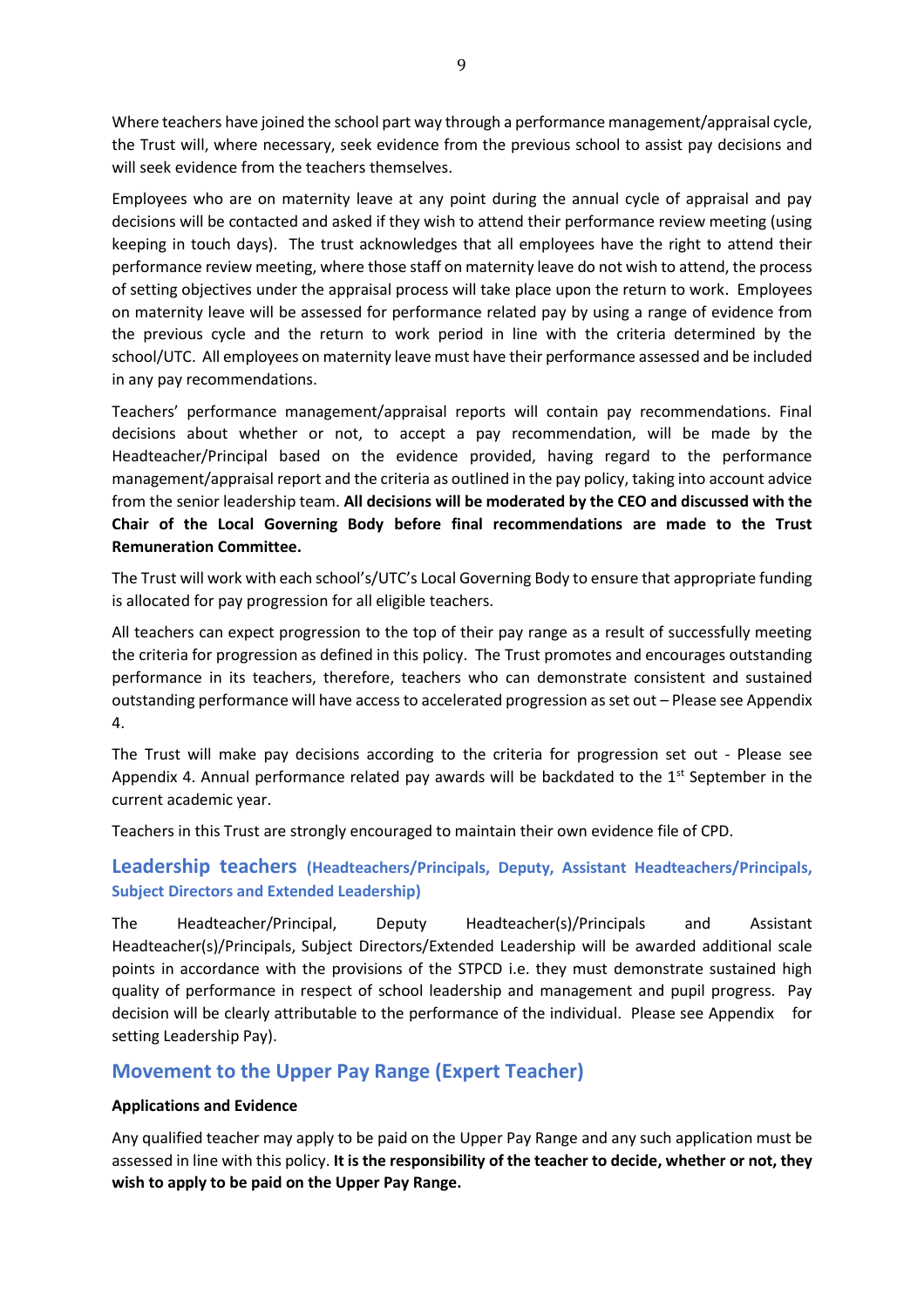Applications may be made once a year. Where teachers wish to be assessed, they should notify their appraiser and Headteacher/Principal in writing using the application form – Please see Appendix 5. The appraiser will discuss the evidence at the performance management/appraisal planning meeting. The teacher's application will be appended to their performance management/appraisal planning statement. This submission must be at the start of the academic year, this is so that the Head teacher can work with the teacher to provide the experience and allow them to gather the evidence. At the end of the academic year the Headteacher will take the application and the evidence provided by the teacher to the pay committee. See Appendix 3 for the criteria for UPS and the timescale for submission.

If a teacher is simultaneously employed at another school(s)/UTC outside of the Trust, they may submit separate applications if they wish to apply to be paid on the Upper Pay Range in that school or schools. This Trust will not be bound by any pay decisions made by another school.

If a teacher works across more than one school in the Trust, the Headteachers/Principals will ensure that the teacher will only need to submit one application. This will be agreed at the beginning of each school year.

The appraisal timescale is set out in Appendix 6.

#### **The Assessment**

An application from a qualified teacher will be successful where the Trust is satisfied that:

- (a) the teacher is highly competent in all elements of the relevant standards; and
- (b) the teacher's achievements and contribution to the school are substantial and sustained.

In this Trust highly competent means:

- Performance is not only good but it is also good enough to provide coaching and mentoring to other teachers including leading staff meetings/developing and writing policies, etc.
- Giving other teachers advice and demonstrating effective teaching practice impacting on raising standards and pupil/student outcomes
- Makes a clear, wider contribution to the work of the school in addition to their highquality work in the classroom

#### Substantial means:

- Consistently plays a critical role in the life of the school and in the Trust
- Provides a role model for teaching and learning and in their personal and professional responsibilities
- Makes distinctive contribution to the raising of pupil/student standards
- Takes advantage of appropriate opportunities for professional development, including evidence-based practice and use the outcomes effectively to improve pupils'/students' learning

#### Sustained means:

• High level performance sustained over at least 2 school years (the most recent)

In making its decision, the Trust will have regard to the two most recent performance management/appraisal reviews and additional evidence to demonstrate the above criteria. Reviews will be deemed to be successful if the teacher demonstrates that they meet all of the above criteria and can demonstrate performance that is **highly competent, substantial and sustained**.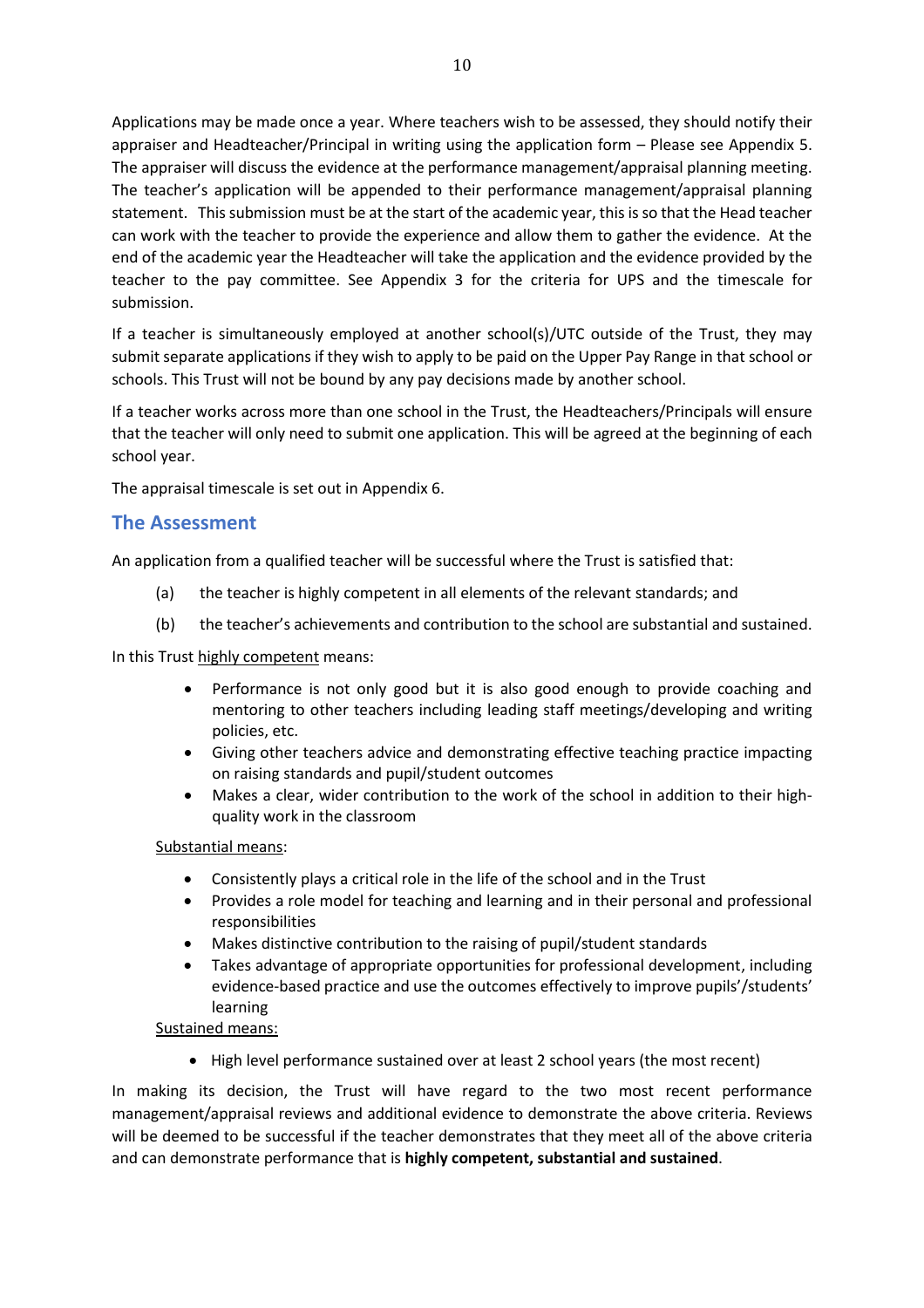## **Processes and Procedures**

The assessment will be made **in line with the timescales of the Trust Remuneration Committee**. If successful, applicants will move to the Upper Pay Range from the previous 1 September and will be placed on point 1 of that pay scale. If unsuccessful, feedback will be provided by the Headteacher/Principal as soon as possible and at least within 5 working days of the decision; and will cover the reasons for the decision and the appeals arrangements available to the teacher. Any appeal against a decision not to move the teacher to the Upper Pay Range will be heard under the Trust's appeals arrangements.

## **Part-time Teachers**

Teachers employed on an ongoing basis at the school but who work less than a full working week are deemed to be part-time. The Trust will give them a written statement detailing their working time obligations and the standard mechanism used to determine their pay, subject to the provisions of the statutory pay and working time arrangements and by comparison with the school's timetabled teaching week for a full-time teacher in an equivalent post. Any additional hours worked by agreement from time to time will be paid at the same rate.

## **Short Notice/Supply Teachers**

Teachers employed on a day-to-day or other short notice basis will be paid on a daily basis calculated on the assumption that a full working year consists of 195 days; periods of employment for less than a day being calculated pro-rata.

Teachers who are employed to teach for the full student/pupil day will be paid at a daily rate of 1/195th of the annual pay they would receive if engaged on a regular contract. Teachers who work less than a full day will be hourly paid and will also have their salary calculated as an annual amount which will then be divided by 195 then divided again by the proportion of the full pupil day which they teach to arrive at the hourly rate.

## **Pay Increases Arising from Changes to the STPCD**

The Trust is committed to awarding the pay uplift resulting from national pay awards (as outlined in the STPCD) to all existing pay points and allowances for all teachers where indicated. Where the STPCD states that the Trust must determine how to apply uplifts, the Trust's Remuneration Committee will make the decision taking account of recommendations, the guidance in the STPCD, and availability of funding.

#### **Discretionary Allowances and Payments**

#### **Teaching and Learning Responsibility Payments (TLRs)**

The Trust, where appropriate, pays TLR 1 and 2 payments to teachers in line with the STPCD as updated

The criteria for the award of TLR 1 and 2 payments are as follows:

Before awarding any TLR 1 or 2 payment, the Trust must be satisfied that the teacher's duties include a significant responsibility that is not required of all classroom teachers and that:

- a. it is focused on teaching and learning;
- b. requires the exercise of a teacher's professional skills and judgement;
- c. requires the teacher to lead, manage and develop a subject or curriculum area; or to lead and manage pupil/student development across the curriculum;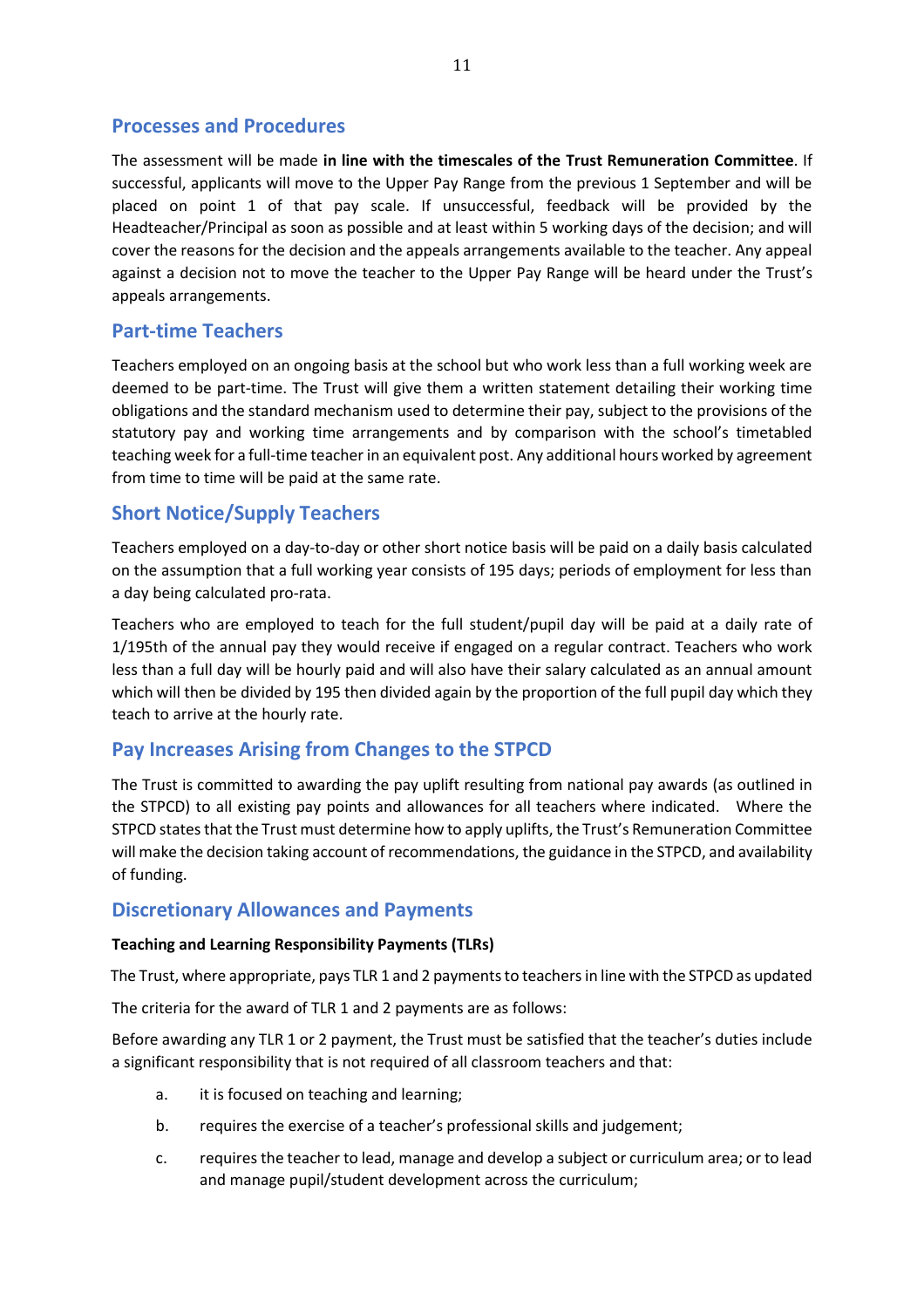- d. has an impact on the educational progress of pupils/students other than the teacher's assigned classes or groups of pupils/students; and
- e. involves leading, developing and enhancing the teaching practice of other staff.

In addition, before awarding a TLR1 payment, the Trust must be satisfied that the significant responsibility referred to above includes line management responsibility for a significant number of people.

The Trust may award a fixed term third TLR (TLR3) to a classroom teacher for clearly time-limited school improvements projects, or one off externally driven responsibilities. The annual value of a TLR3 will be no less and no greater than specified in the STPCD. The duration of the fixed term must be established at the outset and payment should be made on a monthly basis for the duration of the fixed term. Where a TLR3 is awarded to a part-time teacher it will be paid pro rata basis.

Please see Appendix 2.

#### **Special educational needs (SEND) allowances**

The Trust will award SEND allowances in accordance with the criteria and provisions set out in the STPCD.

The value of SEND allowances will be no less and no more than the amounts set out in the STPCD.

#### **Acting allowances**

Where any teacher is required to act as Headteacher/Principal, Deputy Headteacher/Principal or Assistant Headteacher/Principal or any other defined leadership post for a period in excess of four weeks, s/he will receive an additional allowance in order that the total pay received is equal to that of the substantive post holder.

Payments will be backdated to the day on which the teacher assumed those duties. No pressure, direct or indirect, will be placed on teachers to act up where such acting up is voluntary on their part.

#### **Other Payments**

#### **Continuing professional development; Initial teacher training activities; and Out-of-school learning activities outside of directed time**

The Trust may make additional payments to teachers (including the Headteacher/Principal) who agree to undertake such activities. Additional payments will be calculated at a daily or hourly rate with reference to each teacher's actual pay spine position or, where appropriate and following consideration by the Remuneration Committee, at a higher level reflecting the responsibility and size of commitment. Payment will only be considered where the activities involve a substantial and ongoing commitment and, in particular, where this involved working with pupils/students or others at weekends or **extended periods** during school holidays. Payment will not be paid for leading or taking school trips.

#### **Recruitment and retention incentives and benefits**

Where the Trust wishes to make recruitment and retention payments to teachers, the level, duration and criteria for such payments will be set out clearly in the documents associated with the decision made by the relevant committee. The CEO will be consulted on all occasions before making any offer. Such payments will be determined by the availability of budget and reviewed annually.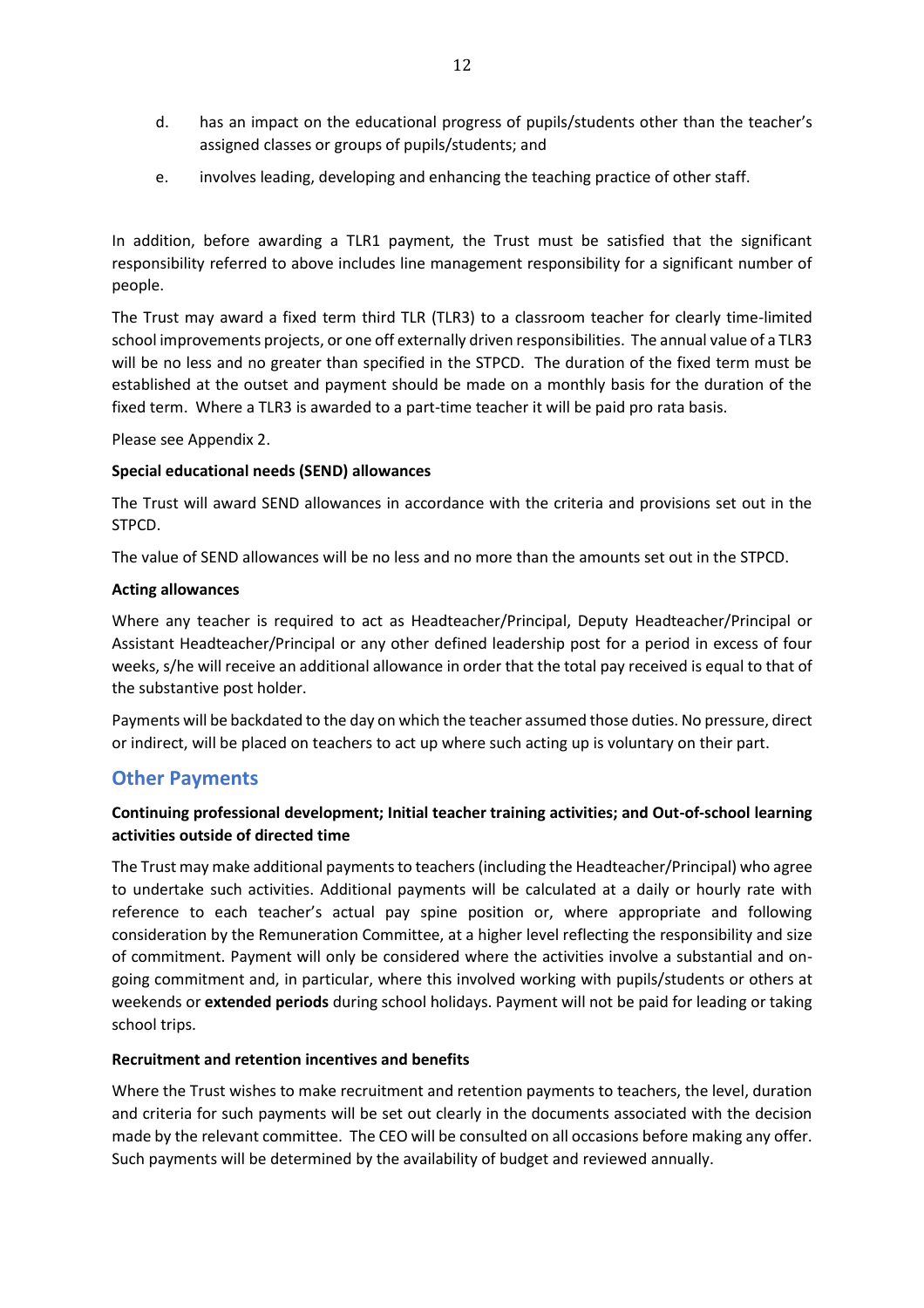Headteachers/Principals, Deputy Headteachers/Principals and Assistant Headteachers/Principals, Senior Leaders may not be awarded payments relating to recruitment or retention incentives, other than as reimbursement of reasonable incurred housing or relocation costs. All other recruitment and retention considerations in relation to a Headteacher/Principal, Deputy Headteacher/Principal or Assistant Headteacher/Principal, Senior Leader including non-monetary benefits must be taken into account when determining the pay range.

## **Safeguarding**

The Trust will operate salary safeguarding arrangements in line with the provisions of the STPCD.

## **Appeals**

The arrangements for considering appeals on pay determination are set out in Appendix 7.

## **Monitoring the Impact of this Policy**

The Brighter Futures Learning Partnership Trust Remuneration Committee will monitor the outcomes and impact of this policy on an annual basis, reporting all pay decisions into the Trust Board.

Teachers' Pay Policy Agreed: May 2022

Signed CEO of BFLPT – Helen-Redford-Hernandez:

H-Rod & - Henandez

Date: May 2022

Signed – Chair of BFLPT – Marcus Isman-Egal:

 $\overline{\phantom{a}}$ 

Date: May 2022

Teachers' Pay Policy to be reviewed: October 2022

Revised: September 2020 (Version 1) December 2020 (Version 2) September 2021 (Version 3) October 2021 (Version 4) May 2022 (Version 5)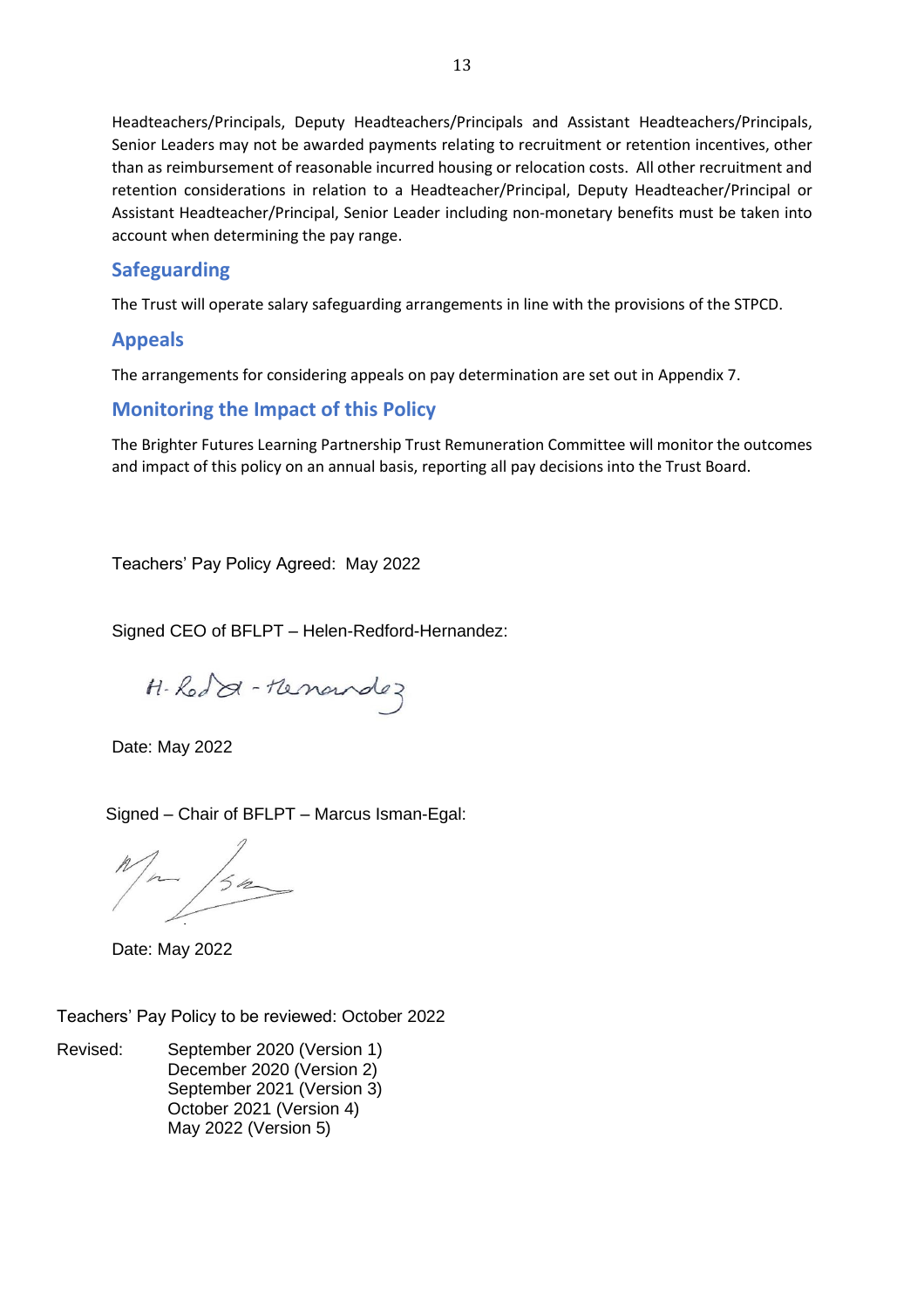#### **APPENDIX 1**

#### **REMIT FOR THE REMUNERATION COMMITTEE OF THE BRIGHTER FUTURES LEARNING PARTNERSHIP TRUST**

The Remuneration Committee will comprise of at least three Trustees appointed by the Board. The CEO is part of this committee but will leave the meeting at any time when his/her pay is being discussed.

#### **Establishment of the policy**

The Remuneration Committee is responsible for:

establishing the policy, in consultation with the CEO, HR Consultants, Local Governing Boards, Headteachers/Principals, and staff, submitting it to the Trust Board for approval.

recruiting, appointing and setting the remuneration of the CEO and Executive Team of the Trust

holding oversight of the pay and terms and conditions of service of all employees in the Trust

reviewing and recommending to the Board any significant changes to staffing structure within the Trust, Academies and UTC

approving the pay for all employees based on the recommendations from the CEO, CFO, Headteachers/Principals.

setting of the remuneration for the Executive Team based on performance and benchmarked against other similar Trusts in the sector

approving the business plan for any significant restructures that are likely to involve redundancies either voluntary or statutory and associated costs based on the recommendations of the CEO, CFO, Local Governing Board as per the Scheme of Delegation.

#### The **Trust Board** is responsible for:

• Formal approval of the policy and for all decisions made by the Remuneration Committee.

#### **Monitoring and review of the policy**

The Remuneration Committee is responsible for:

• reviewing the policy annually and submitting it to the Academy Trust Board for approval.

The Academy Trust Board is responsible for:

• considering an annual report, including statistical information, on decisions taken in accordance with the terms of the policy;

#### **Application of the policy**

The CEO is responsible for:

• ensuring that pay recommendations for the Headteachers/Principals, Deputy and Assistant Head teachers/Principals, leadership team, classroom teachers and support staff are made and submitted to the Remuneration Committee in accordance with the terms of the policy;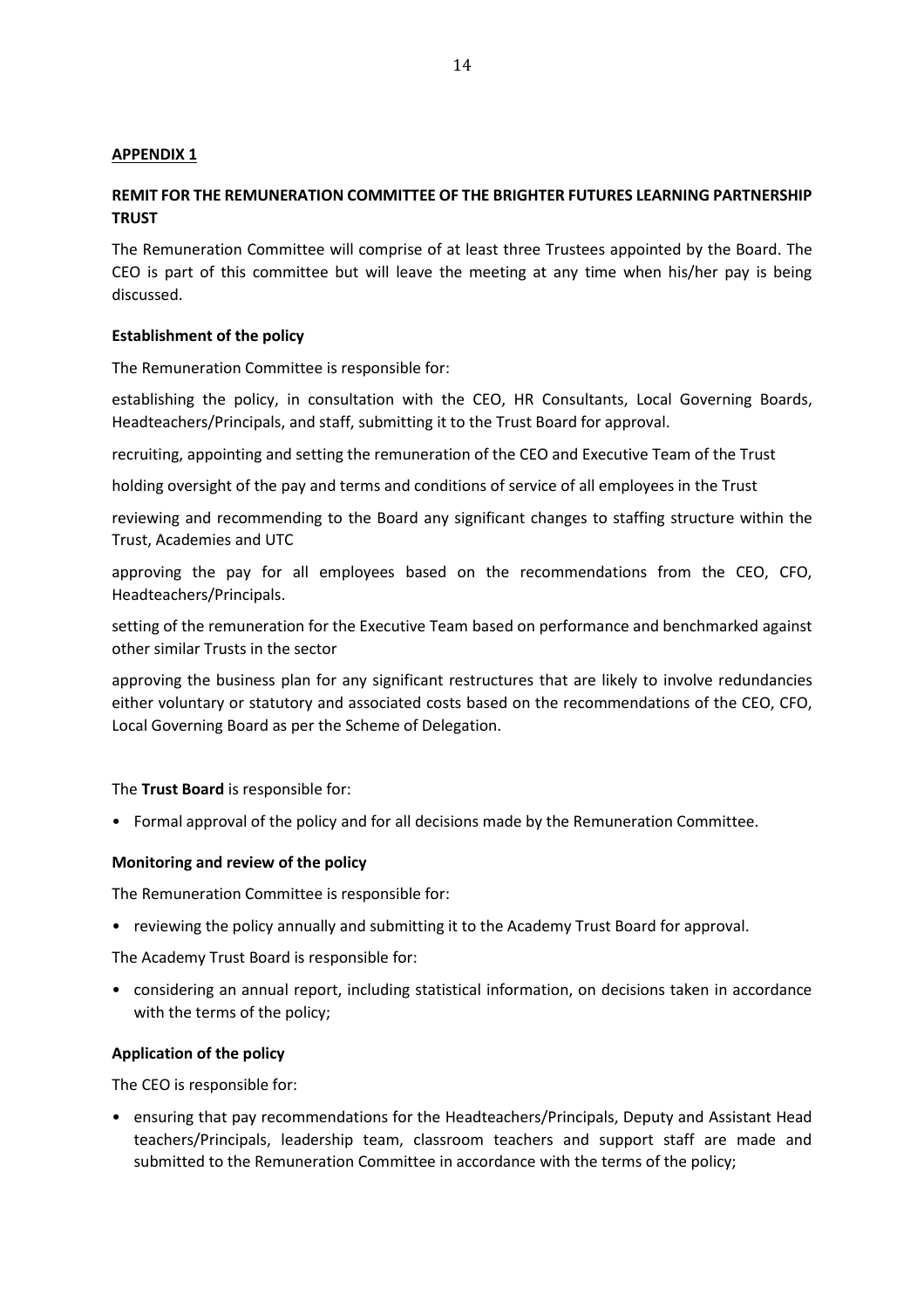- advising the Remuneration Committee on its decisions ensuring all pay recommendations are evidence-based; and
- ensuring that staff are informed of the outcome of decisions of the Remuneration Committee and of the right of appeal.

#### **The Appeals Committee of the Trust Board is responsible for:**

• taking decisions on appeals against the decisions of the Remuneration Committee in accordance with the terms of the appeals procedure of the policy.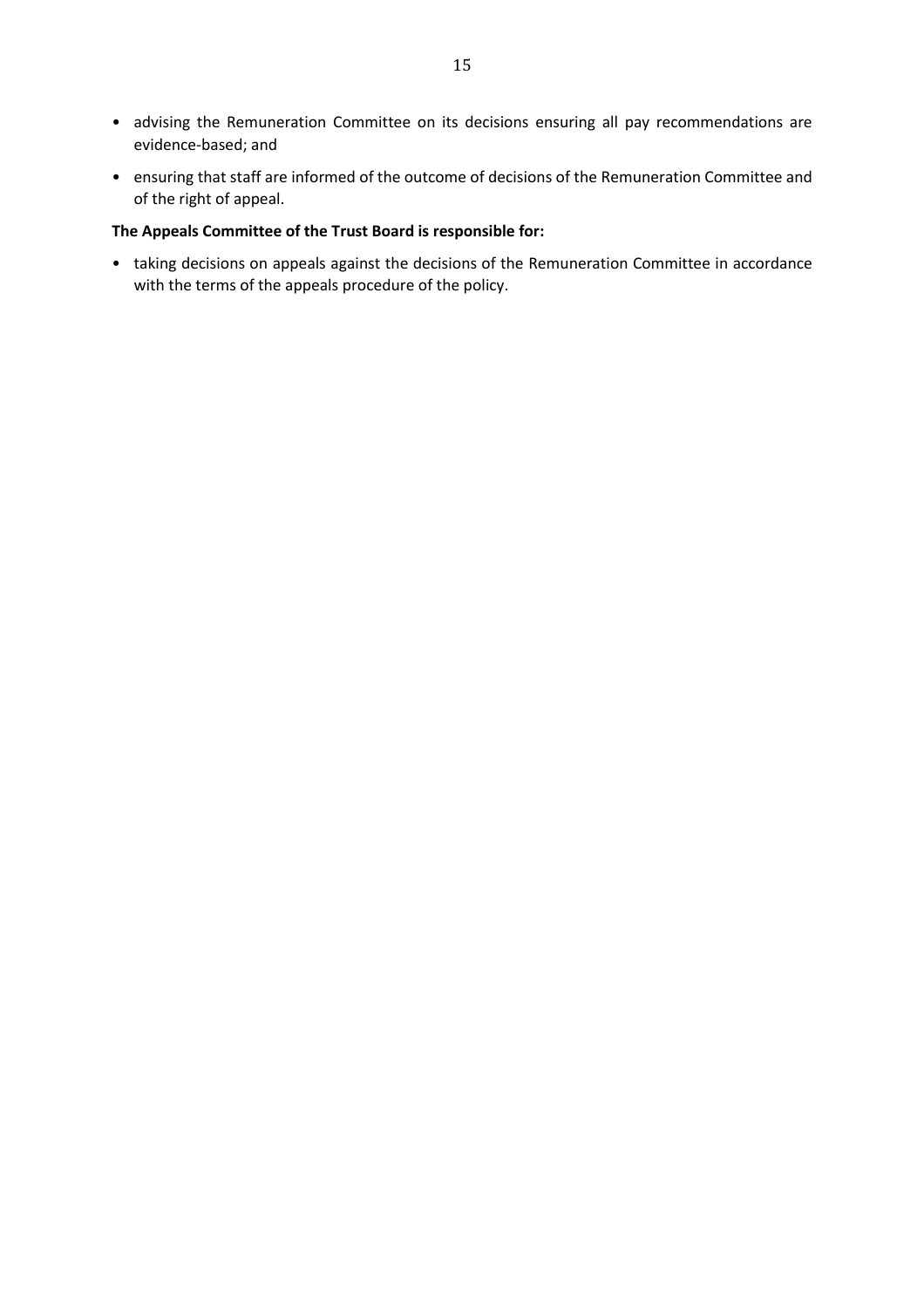| <b>Classroom Teachers</b> |            |                                                 |                 | Leadership Group Pay Range |                       |                | Leadership Group Pay Range            |                                            |                                |                                    |                      |  |
|---------------------------|------------|-------------------------------------------------|-----------------|----------------------------|-----------------------|----------------|---------------------------------------|--------------------------------------------|--------------------------------|------------------------------------|----------------------|--|
| <b>Spine</b>              | 1st Sep 21 |                                                 | <b>Spine</b>    |                            | 1st Sep 20 1st Sep 21 | <b>Spine</b>   |                                       | 1st Sep 20 1st Sep 21                      |                                |                                    |                      |  |
| point                     |            |                                                 | point           |                            |                       | point          |                                       |                                            |                                |                                    | Appendix 2 Pay Rates |  |
|                           |            |                                                 | L1              | £42,195                    | £42,195               | L39            | £107,239                              | £107,239                                   |                                |                                    |                      |  |
| Min M1                    | £25,714    |                                                 | L2              | £43,251                    | £43,251               | L40            | £109,914                              | £109,914                                   |                                |                                    |                      |  |
| M1a                       | £26,657    |                                                 | L <sub>3</sub>  | £44,331                    | £44,331               | L41            | £112,660                              | £112,660                                   |                                |                                    |                      |  |
| M2                        | £27,600    |                                                 | L4              | £45,434                    | £45,434               | L42            | £115,483                              | £115,483                                   |                                |                                    |                      |  |
| M <sub>2</sub> a          | £28,632    |                                                 | L5              | £46,566                    | £46,566               | L43            | £117,197                              | £117,197                                   |                                |                                    |                      |  |
| M <sub>3</sub>            | £29,664    |                                                 | L <sub>6</sub>  | £47,735                    | £47,735               |                |                                       |                                            |                                |                                    |                      |  |
| M <sub>3</sub> a          | £30,721    |                                                 | L7              | £49,019                    | £49,019               |                |                                       |                                            | <b>Ranges for Headteachers</b> |                                    |                      |  |
| M4                        | £31,778    |                                                 | L <sub>8</sub>  | £50,151                    | £50,151               |                | Range of                              | 1st Sep                                    | 2020                           | 1st Sep                            | 2021                 |  |
| M4a                       | £32,939    |                                                 | L9              | £51,402                    | £51,402               | Group          | Spine<br><b>Points</b>                | <b>Salary</b>                              | Range                          |                                    | Salary Range         |  |
| M <sub>5</sub>            | £34,100    |                                                 | L10             | £52,723                    | £52,723               | $\mathbf{1}$   | $L6 - L18$                            | £47,735                                    | £63,508                        | £47,735                            | £63,508              |  |
| M <sub>5a</sub>           | £35,531    |                                                 | L11             | £54,091                    | £54,091               | $\overline{2}$ | $L8 - L21$                            | £50,151                                    | £68,347                        | £50,151                            | £68,347              |  |
| M <sub>6</sub>            | £36,961    |                                                 | L12             | £55,338                    | £55,338               | 3              | $L11 - L24$                           | £54,091                                    | £73,559                        | £54,091                            | £73,559              |  |
|                           |            |                                                 | L13             | £56,721                    | £56,721               | $\overline{4}$ | $L14 - L27$                           | £58,135                                    | £79,167                        | £58,135                            | £79,167              |  |
| <b>Upper pay Range</b>    |            |                                                 | L14             | £58,135                    | £58,135               | 5              | L18 - L31                             | £64,143                                    | £87,313                        | £64,143                            | £87,313              |  |
|                           | 1st Sep 21 |                                                 | L15             | £59,581                    | £59,581               | 6              | $L21 - L35$                           | £69,031                                    | £96,310                        | £69,031                            | £96,310              |  |
| Min U1                    | £38,690    |                                                 | L <sub>16</sub> | £61,166                    | £61,166               | $\overline{7}$ | L24 - L39                             | £74,295                                    | £106,176                       | £74,295                            | £106,176             |  |
| U <sub>2</sub>            | £39,405    |                                                 | L17             | £62,570                    | £62,570               | 8              | L28 - L43                             | £81,942                                    | £117,197                       | £81,942                            | £117,197             |  |
| U <sub>3</sub>            | £40,124    |                                                 | L <sub>18</sub> | £64,143                    | £64,143               |                |                                       |                                            |                                |                                    |                      |  |
| U4                        | £40,863    |                                                 | L <sub>19</sub> | £65,735                    | £65,735               |                | <b>Unqualified Teachers Pay Range</b> |                                            |                                | <b>Lead Practitioner Pay Range</b> |                      |  |
|                           |            |                                                 |                 |                            |                       | <b>Spine</b>   |                                       |                                            | <b>Spine</b>                   |                                    |                      |  |
| U <sub>5</sub>            | £41,604    |                                                 | L20             | £67,364                    | £67,364               | point          |                                       | 1st Sep 20 1st Sep 21                      | point                          | 1st Sep 20                         | 1st Sep 21           |  |
|                           |            |                                                 | L21             | £69,031                    | £69,031               | Min 1          | £18,169                               | £18,419                                    | Min 1                          | £42,402                            | £42,402              |  |
|                           |            |                                                 | L22             | £70,745                    | £70,745               | $\overline{2}$ | £20,282                               | £20,532                                    | 2                              | £43,464                            | £43,464              |  |
|                           |            |                                                 | L23             | £72,497                    | £72,497               | 3              | £22,394                               | £22,644                                    | 3                              | £44,549                            | £44,549              |  |
|                           |            | <b>Teaching &amp; Learning Responsibilities</b> | L24             | £74,295                    | £74,295               | $\overline{4}$ | £24,507                               | £24,507                                    | $\overline{4}$                 | £45,658                            | £45,658              |  |
|                           | $(TLR)$ s  |                                                 | L25             | £76,141                    | £76,141               | 5              | £26,622                               | £26,622                                    | 5                              | £46,795                            | £46,795              |  |
| TLR1                      | 1st Sep 20 | 1st Sep 21                                      | L26             | £78,025                    | £78,025               | Max 6          | £28,735                               | £28,735                                    | 6                              | £47,969                            | £47,969              |  |
| Min                       | £8,291     | £8,291                                          | L27             | £79,958                    | £79,958               |                |                                       |                                            | $\overline{7}$                 | £49,260                            | £49,260              |  |
| Max                       | £14,030    | £14,030                                         | L28             | £81,942                    | £81,942               |                |                                       |                                            | 8                              | £50,397                            | £50,397              |  |
| TLR <sub>2</sub>          | 1st Sep 20 | 1st Sep 21                                      | L29             | £83,971                    | £83,971               |                |                                       |                                            | 9                              | £51,656                            | £51,656              |  |
| Min                       | £2,873     | £2,873                                          | L30             | £86,061                    | £86,061               |                |                                       |                                            | 10                             | £52,982                            | £52,982              |  |
| Max                       | £7,017     | £7,017                                          | L31             | £88,187                    | £88,187               |                |                                       | <b>Special Educational Needs Allowance</b> | 11                             | £54,357                            | £54,357              |  |
| TLR3                      | 1st Sep 20 | 1st Sep 21                                      | L32             | £90,379                    | £90,379               |                |                                       | 1st Sep 20 1st Sep 21                      | 12                             | £55,609                            | £55,609              |  |
| Min                       | £571       | £571                                            | L33             | £92,624                    | £92,624               | SEN (Min)      | £2,270                                | £2,270                                     | 13                             | £57,000                            | £57,000              |  |
| Max                       | £2,833     | £2,833                                          | L34             | £94,914                    | £94,914               | SEN (Max)      | £4,479                                | £4,479                                     | 14                             | £58,421                            | £58,421              |  |
|                           |            |                                                 | L35             | £97,273                    | £97,273               |                |                                       |                                            | 15                             | £59,874                            | £59,874              |  |
|                           |            |                                                 | L36             | £99,681                    | £99,681               |                |                                       |                                            | 16                             | £61,466                            | £61,466              |  |
|                           |            |                                                 | L37             | £102,159                   | £102,159              |                |                                       |                                            | 17                             | £62,878                            | £62,878              |  |
|                           |            |                                                 | L38             | £104,687                   | £104,687              |                |                                       |                                            | <b>Max 18</b>                  | £64,461                            | £64,461              |  |
|                           |            |                                                 |                 |                            |                       |                |                                       |                                            |                                |                                    |                      |  |
|                           |            |                                                 |                 |                            |                       |                |                                       |                                            |                                |                                    |                      |  |
|                           |            |                                                 |                 |                            |                       |                |                                       |                                            |                                |                                    |                      |  |
|                           |            |                                                 |                 |                            |                       |                |                                       |                                            |                                |                                    |                      |  |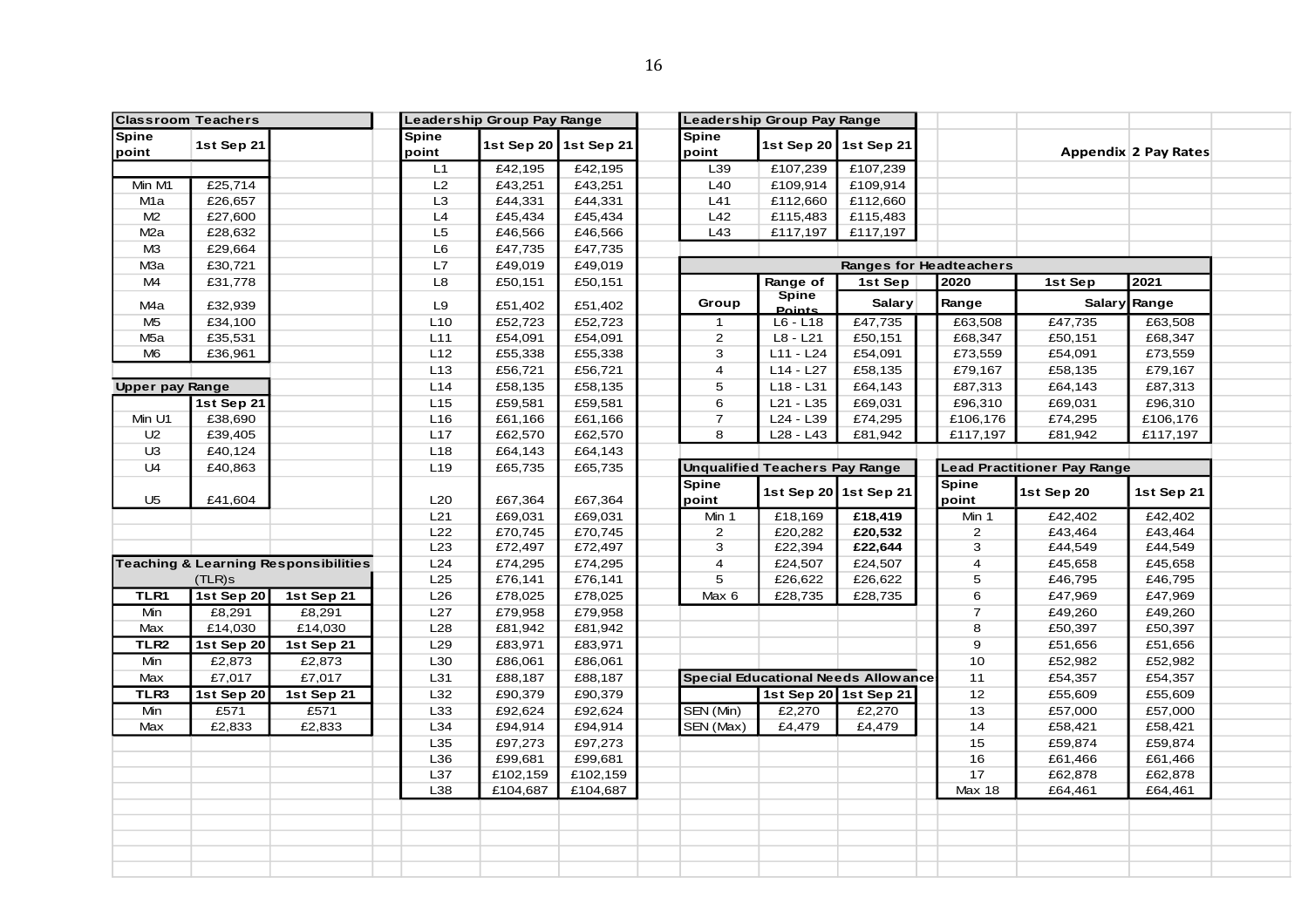#### **APPENDIX 3**

#### **Setting Leadership Pay - 3 stage Process**

- 1. Defining the role and determining the Headteacher/Principal group
- 2. Setting the indicative pay range
- 3. Deciding the starting salary and the individual pay range

#### **Step 1 Calculating the ISR (Individual School Range)**

| <b>Key Stage</b>                                                                        | <b>Units Per Pupil</b> |
|-----------------------------------------------------------------------------------------|------------------------|
| For each pupil in the preliminary stage and each pupil in the first or second key stage |                        |
| For each pupil in the third Key Stage                                                   |                        |
| For each pupil in the fourth Key Stage                                                  | 11                     |
| For each pupil in the fifth Key Stage                                                   | 13                     |

- Each pupil with a statement of Educational needs (SEN) or from Sep 2014 an Education, Health and Care plan must be counted as three points more than the pupil would otherwise be counted
- Each pupil who attends for no more than half a day on each day for which the pupil attends school must be counted as half as many units as the pupil would otherwise be counted.

The steps for calculating the ISR are set out in the STPCD. Special schools undertake a different calculation.

Calculation of the ISR is dependent upon pupil numbers, this will determine the Headteachers'/Principals' group, the table below shows the group dependent upon the unit scores.

| <b>Total Unit Score</b> | <b>Headteacher Group</b> |
|-------------------------|--------------------------|
| Up to 1000              |                          |
| 1,001 to 2,200          |                          |
| 2,201 to 3,500          |                          |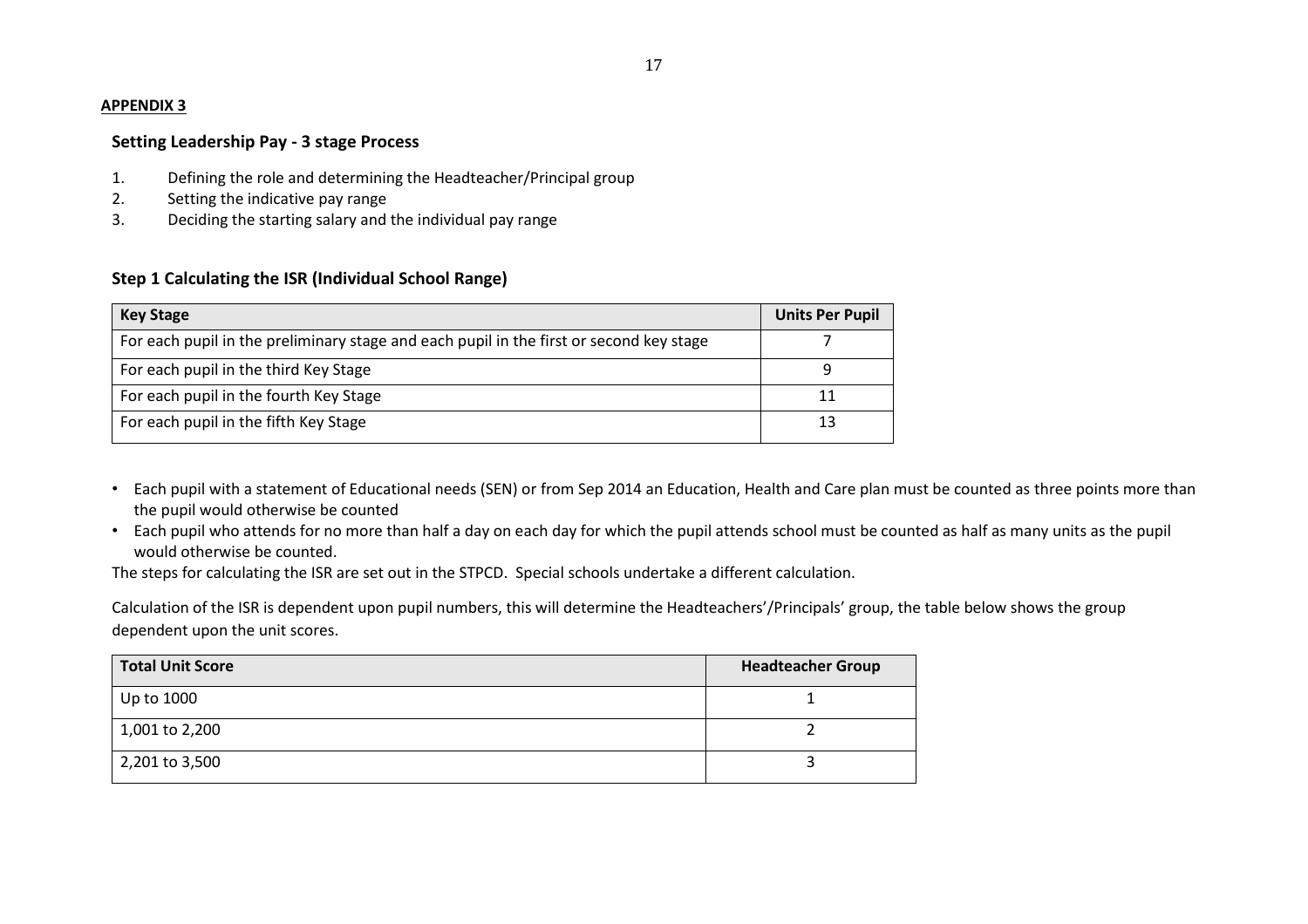| 3,501 to 5,000   |  |
|------------------|--|
| 5,001 to 7,500   |  |
| 7,501 to 11,000  |  |
| 11,001 to 17,000 |  |
| 17,001 and over  |  |

#### **Step 2. Setting the indicative Pay Range**

Headteachers/Principals normally have a 7-point range with Deputies and Assistant Headteachers/Principal on a 5-point range.

In establishing the range and the starting point consideration may be given to the points below

- Consider the complexity and the challenge of the role
- Any additional payments such as recruitment and retention, permanent additional responsibilities (such as the provision of Initial Teacher Training, long term provision to other schools) should be considered at this stage.
- Consider whether the range should start at the minimum of the group or at a higher level.

#### Other Considerations:

- The context and challenge arising from pupil needs
- High degree of complexity and challenge, i.e. accountability for multiple schools or managing across several dispersed sites
- Additional accountability not reflected in stage 1
- Factors that may impede the school's ability to attract a field of appropriately qualified and experienced leadership candidates, i.e. location
- The current grading of the school and the challenges facing the school.

#### **Step 3. Deciding the starting salary and whether the range needs to be extended**

Where necessary and in exceptional circumstances the range may be extended. This should be not more than 25% of the top of the group.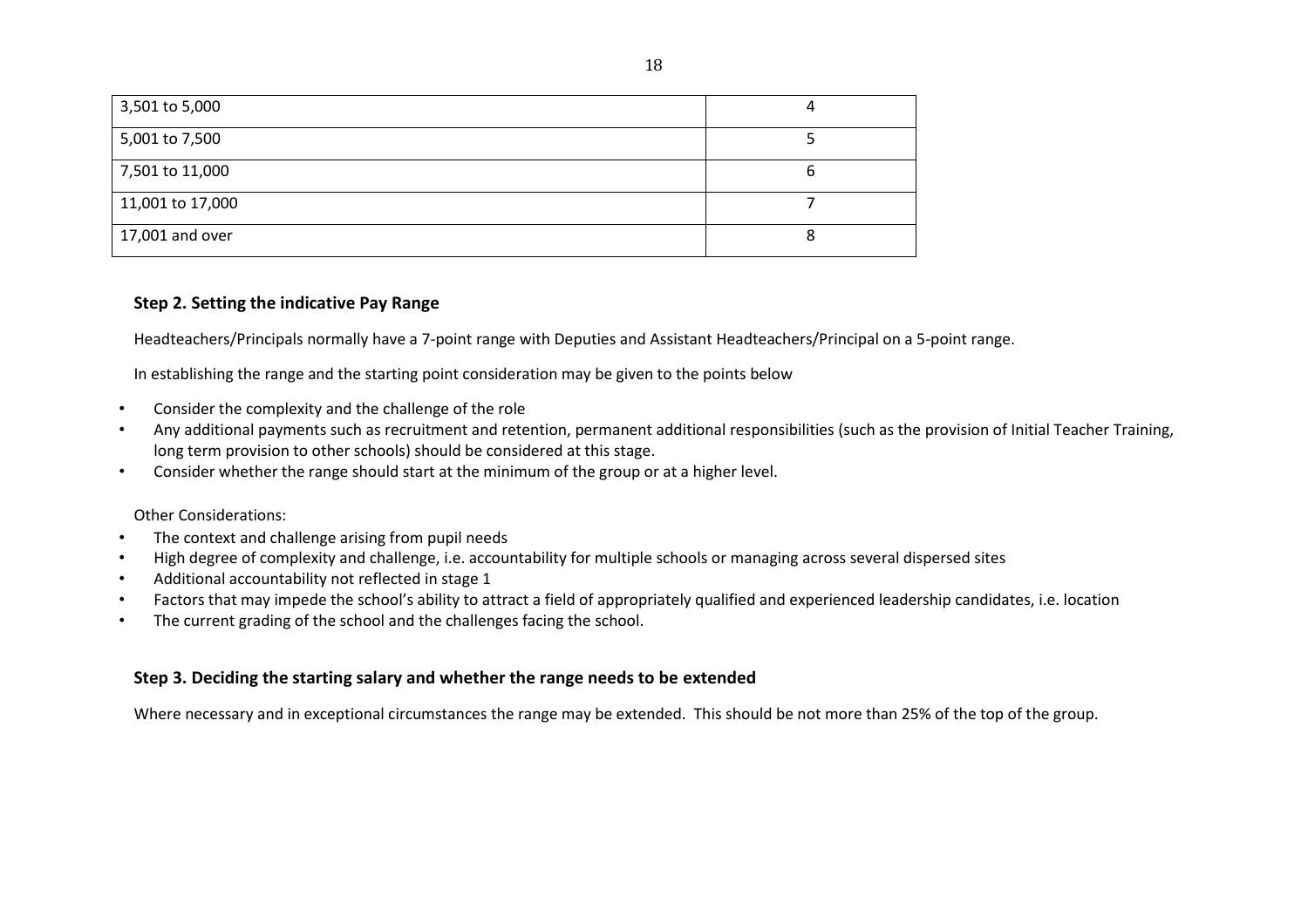#### APPENDIX 4

#### CRITERIA FOR PAY PROGRESSION

#### 1. Pupil/Student Progress measures

• Pupil progress measures will be used in the context of the quality of education. The data will form part of a wider judgement based on Progress Over Time. A range of evidence set out below will be used.

For teachers in KS1 and KS2 pupil progress measures will relate to reading, writing and mathematics.

For teachers in F1 pupil progress measures will relate to the prime areas:

- Personal, social and emotional development
- Communication and language
- Physical development

For teachers in F2 pupil progress measures will relate to the prime area of

- Communication and language
- Literacy
- Mathematics

For teachers in a secondary setting, pupil progress measures will relate to GCSE's and A levels. Key Stage 3 data and assessment will be used if teachers do not have GCSE or A level classes.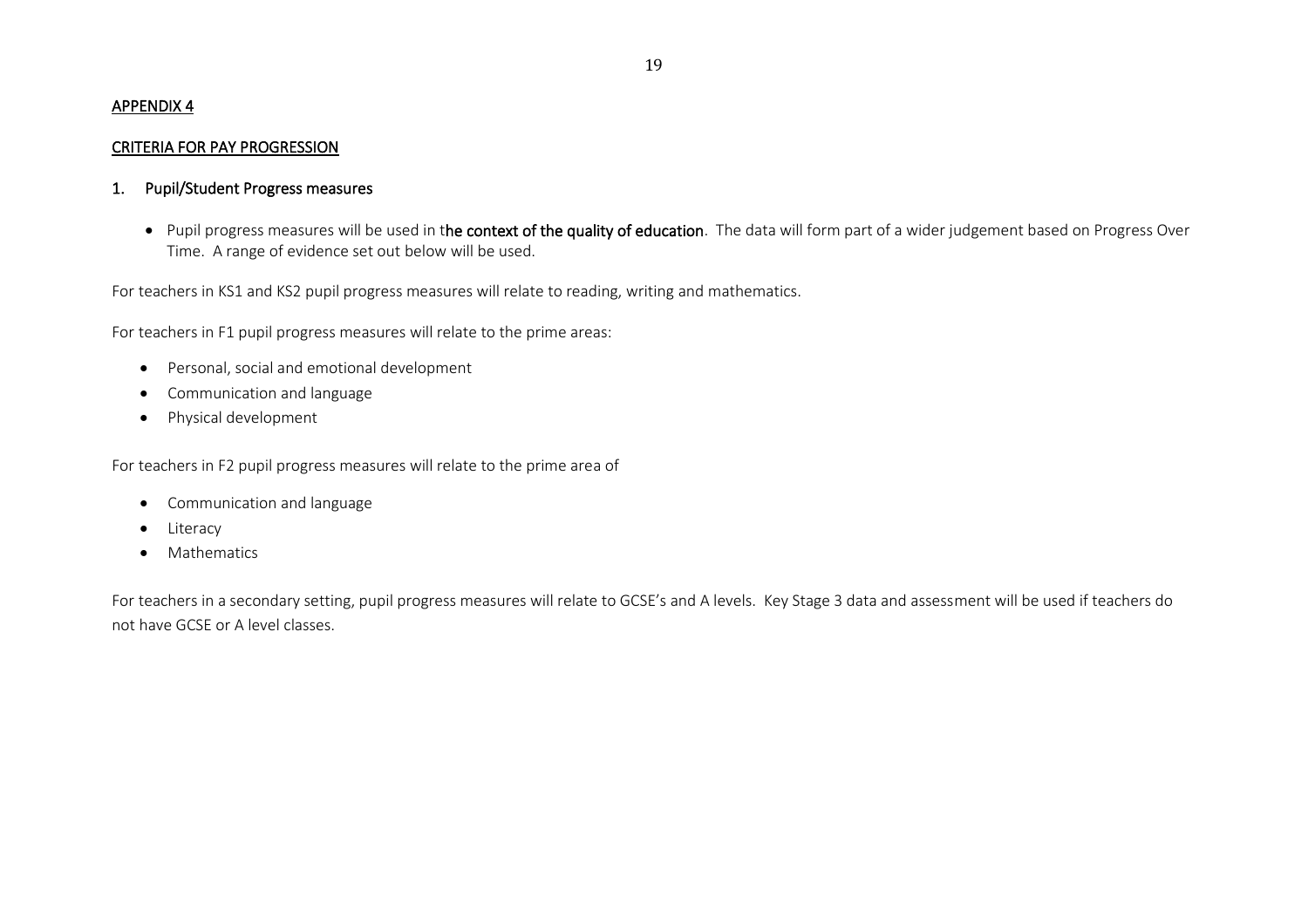#### 20

#### 2. Teacher Categories

This policy sets out the 3 categories of teachers in their careers.

#### a. Early Career Teachers

Teachers in the early stages of their career deserve high quality support and guidance, the trust recognises that teachers at this stage of their career are on a steep learning curve and that knowledge and practice is still developing. Early Career teachers are those teachers who are currently being paid MPS1 to M2a.

#### b. Developing Teachers

Developing Teachers are those who are effectively developing the curriculum and are using their knowledge and pedagogy to ensure the majority of pupils/students are making at least good progress. They play a more prominent role in the development of the curriculum and use evidence-based research to develop high quality lessons. Their teaching is strong enough to mentor others. MPS3 to MPS4a

#### c. Accomplished Teachers

Accomplished teachers are those who have developed their style of teaching and practice and have built on their skills, knowledge and professionalism. Accomplished teachers are those teachers who are currently being paid MPS5 to MPS6.

#### **d.** Expert Teachers

Established teachers are those teachers who have experienced leading initiatives across the school, are knowledgeable enough to mentor early career teachers and have developed their practice towards expertise in areas of teaching and learning. Established teachers are those teachers who are currently being paid UPS1 to UPS5.

#### 3. No Progression Criteria

In all pay bands, where a teacher has not met their objectives and throughout the cycle of appraisal and termly one to one meetings further support has been provided, but the objectives and standards have still not been met, and they do not meet the minimum criteria for half a point progression, no progression will be awarded.

#### 4. Half a Point Progression Criteria

Half a point (only) progression will only ever be recommended where the only other option is no point award (see category for no award), Teachers who are under a support plan but are working towards meeting their objectives will be considered for half a point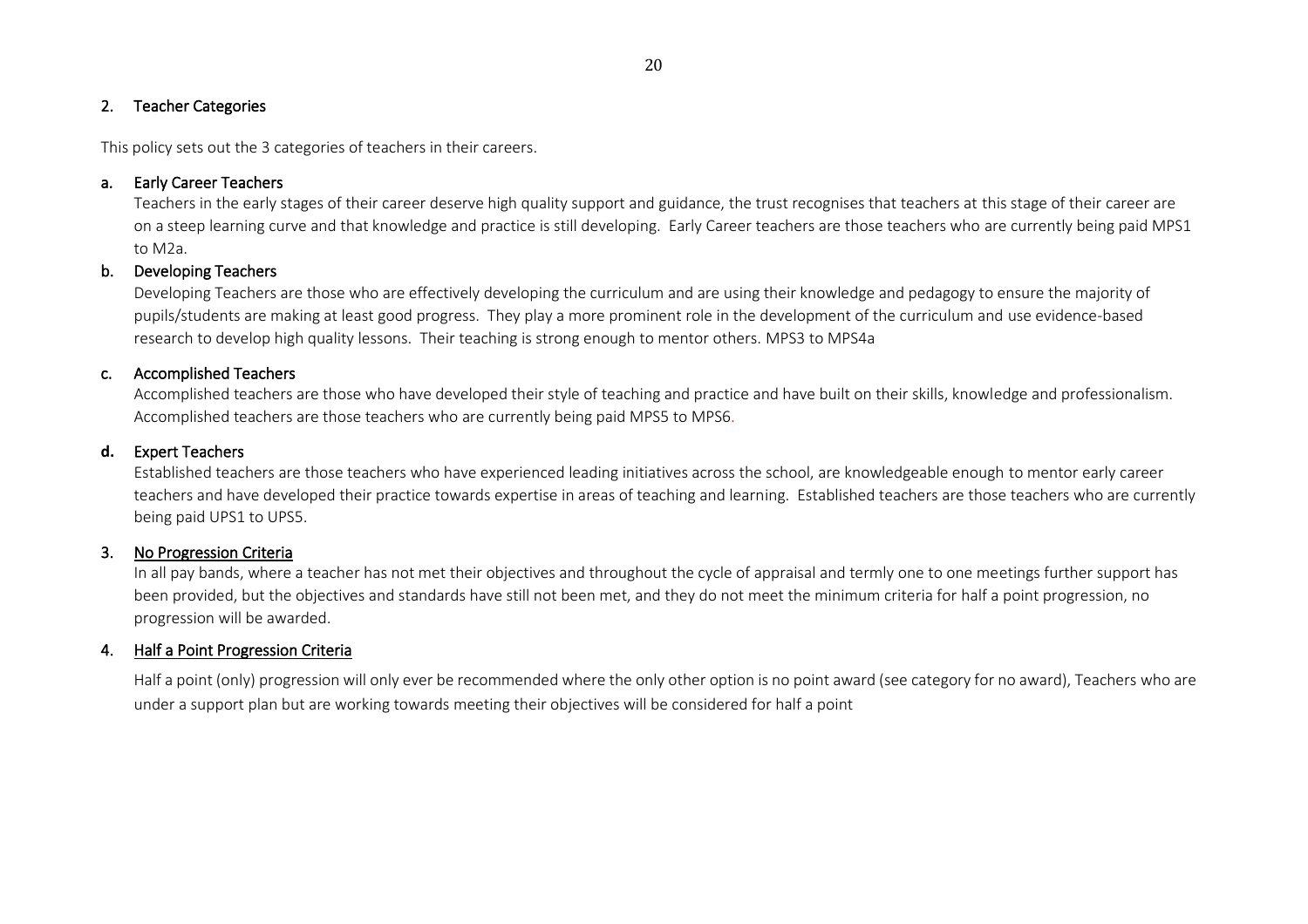## APPENDIX 4 (continued) - Criteria for Performance Management

| <b>EARLY CAREER</b><br>/DEVELOPING TEACHERS                                                                                 | CRITERIA - What will be measured and how                                                                                                                                                                                                                                                                                                                                                                                                                                                                                                                                                                                                                                                                                                                                                                                                                                                                                                                                                                                                                                                                                                                                                                                                                          | <b>CRITERIA</b>                                |
|-----------------------------------------------------------------------------------------------------------------------------|-------------------------------------------------------------------------------------------------------------------------------------------------------------------------------------------------------------------------------------------------------------------------------------------------------------------------------------------------------------------------------------------------------------------------------------------------------------------------------------------------------------------------------------------------------------------------------------------------------------------------------------------------------------------------------------------------------------------------------------------------------------------------------------------------------------------------------------------------------------------------------------------------------------------------------------------------------------------------------------------------------------------------------------------------------------------------------------------------------------------------------------------------------------------------------------------------------------------------------------------------------------------|------------------------------------------------|
| <b>Early Career /Developing</b><br>Teacher Overall<br>assessment of Aspiring to<br>Good.<br>Half point progression          | The quality of education is good in most aspects with an aspiration to be good overall drawing on a range of evidence<br>including first hand evidence of how pupils are doing (interviews, observations, work scrutiny, curriculum reviews,<br>curriculum and lesson planning, pupil/student assessment and performance data).<br>See Ofsted grade descriptors for Quality of Education and sources of evidence specific to curriculum implementation and<br>impact<br>Takes responsibility for professional development, including taking advice from more experienced colleagues, to<br>improve practice.                                                                                                                                                                                                                                                                                                                                                                                                                                                                                                                                                                                                                                                      | Objectives largely<br>met                      |
| <b>Early Career /Developing</b><br>Teacher Overall<br>assessment of Good.<br>One point progression                          | The quality of education is good overall drawing on a range of evidence including first-hand evidence of how pupils are<br>doing (interviews, observations, work scrutiny, curriculum reviews, curriculum and lesson planning, pupil/student<br>assessment and performance data).<br>See Ofsted grade descriptors for Quality of Education and sources of evidence specific to curriculum implementation and<br>impact<br>Takes responsibility for professional development, including taking advice from more experienced colleagues, to improve<br>practice.                                                                                                                                                                                                                                                                                                                                                                                                                                                                                                                                                                                                                                                                                                    | Objectives met                                 |
| <b>Early Career /Developing</b><br>Teacher Overall<br>assessment of<br>Outstanding.<br>One and a half points<br>progression | The quality of education is securely good with many aspects which are exceptional* drawing on a range of evidence<br>including first-hand evidence of how pupils are doing (interviews, observations, work scrutiny, Curriculum reviews,<br>curriculum and lesson planning, pupil/student assessment and performance data).<br>The performance of groups of pupils/students is such that the most disadvantaged, including SEND, achieve<br>exceptionally well.<br>See Ofsted grade descriptors for Quality of Education and sources of evidence specific to curriculum implementation and<br><i>impact.</i><br>Takes responsibility for professional development, including taking advice from more experienced colleagues, to<br>improve practice. Involved in and leading on research projects in school/UTC.<br>*Exceptional means a significant proportion of pupils/students making accelerated progress, including those identified as<br>vulnerable learners. These are defined as all groups who are at greater risk of poorer educational outcomes, either through<br>life circumstances or events that occur which can affect their educational outcomes. This may include SEND, Pupil<br>Premium, EAL, lower attaining - this list is not exhaustive. | Objectives fully met<br>and may be<br>exceeded |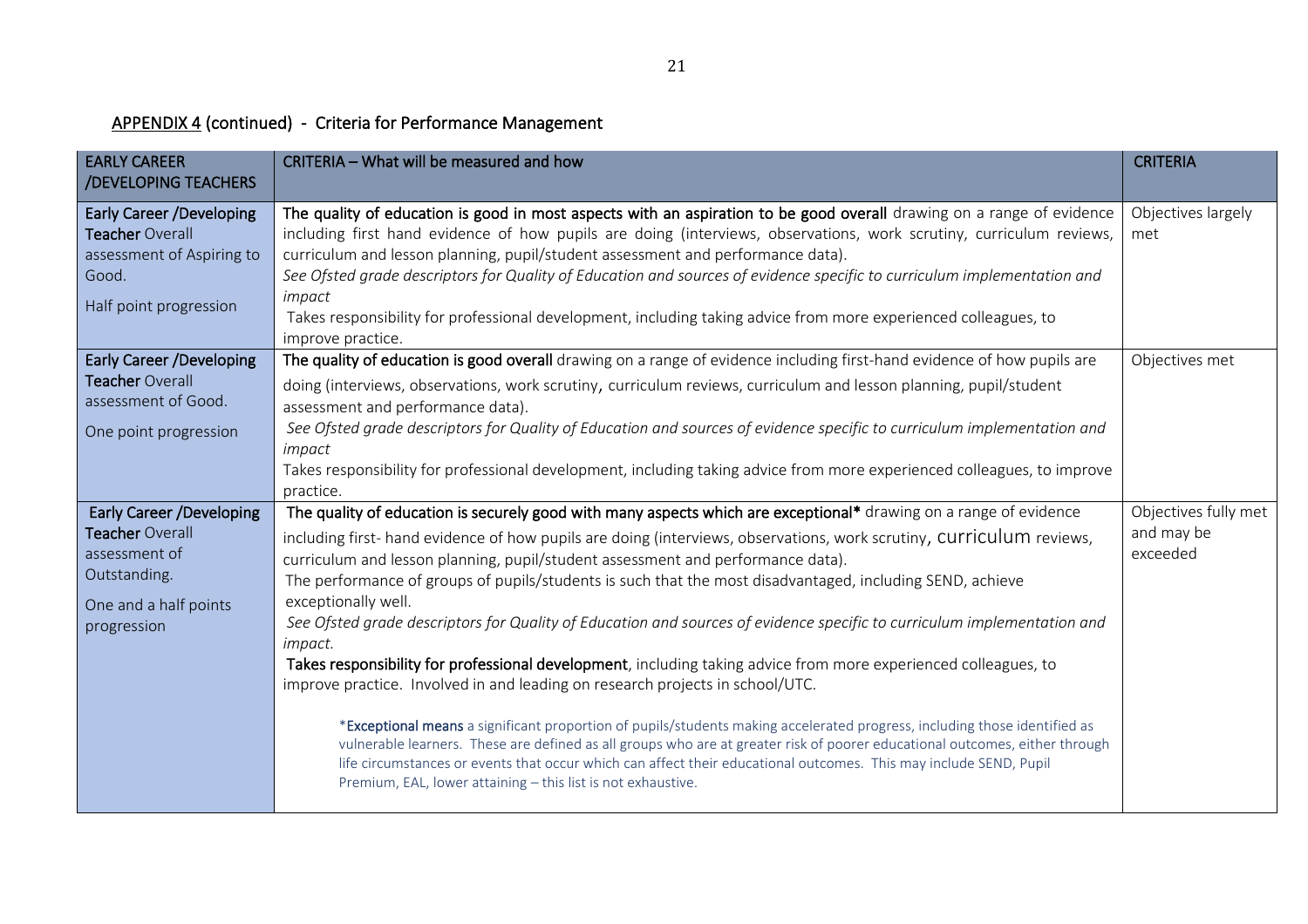## APPENDIX 4 (continued)

| <b>ACCOMPLISHED/ EXPERT</b><br><b>TEACHER</b>                                                                 | <b>CRITERIA</b>                                                                                                                                                                                                                                                                                                                                                                                                                                                                                                                                                                                                                                                                                                                                                                                                                                                                                                                                                                                                                                                                                                                                                                          | <b>CRITERIA</b>                                   |
|---------------------------------------------------------------------------------------------------------------|------------------------------------------------------------------------------------------------------------------------------------------------------------------------------------------------------------------------------------------------------------------------------------------------------------------------------------------------------------------------------------------------------------------------------------------------------------------------------------------------------------------------------------------------------------------------------------------------------------------------------------------------------------------------------------------------------------------------------------------------------------------------------------------------------------------------------------------------------------------------------------------------------------------------------------------------------------------------------------------------------------------------------------------------------------------------------------------------------------------------------------------------------------------------------------------|---------------------------------------------------|
| <b>Accomplished Teacher</b><br>Overall assessment of<br>Aspiring to Good.<br>Half point progression           | The quality of education is good overall drawing on a range of evidence including first-hand evidence of how pupils are<br>doing (interviews, observations, work scrutiny, curriculum reviews, curriculum and lesson planning pupil/student<br>assessment and performance data).<br>See Ofsted grade descriptors for Quality of Education and sources of evidence specific to curriculum implementation and<br>impact<br>Takes responsibility for professional development, including acting on advice and supporting others, to further improve<br>practice.                                                                                                                                                                                                                                                                                                                                                                                                                                                                                                                                                                                                                            | Objectives<br>largely met                         |
| Accomplished/Expert<br>Teacher<br>Overall assessment of<br>Good - one point<br>progression                    | The quality of education is securely good with some aspects that are exceptional, drawing on a range of evidence<br>including first-hand evidence of how pupils are doing (interviews, observations, work scrutiny, curriculum reviews,<br>curriculum and lesson planning).<br>See Ofsted grade descriptors for Quality of Education and sources of evidences, pupil/ student assessment and<br>performance data, specific to curriculum implementation and impact.<br>Takes responsibility for professional development, including acting on advice and supporting others, to further improve<br>practice.                                                                                                                                                                                                                                                                                                                                                                                                                                                                                                                                                                              | Objectives met                                    |
| Accomplished/Expert<br>Teacher<br>Overall assessment of<br>Outstanding - one and a<br>half points progression | The quality of education is exceptional* drawing on a range of evidence including first-hand evidence of how pupils are<br>doing (interviews, observations, work scrutiny, curriculum reviews, curriculum and lesson planning). The performance<br>of groups of pupils/students is such that the most disadvantaged, including SEND, achieve exceptionally well.<br>See Ofsted grade descriptors for Quality of Education and sources of evidence specific to curriculum implementation and<br><i>impact.</i><br>Takes responsibility for professional development, including acting on advice and supporting others, to further improve<br>practice. Leading on research projects and innovation projects across the school/UTC/Trust.<br>*Exceptional means a significant proportion of pupils/students making accelerated progress, including those<br>identified as vulnerable learners. These are defined as all groups who are at greater risk of poorer educational<br>outcomes, either through life circumstances or events that occur which can affect their educational outcomes.<br>This may include SEND, Pupil Premium, EAL, lower attaining - this list is not exhaustive. | Objectives<br>fully met and<br>may be<br>exceeded |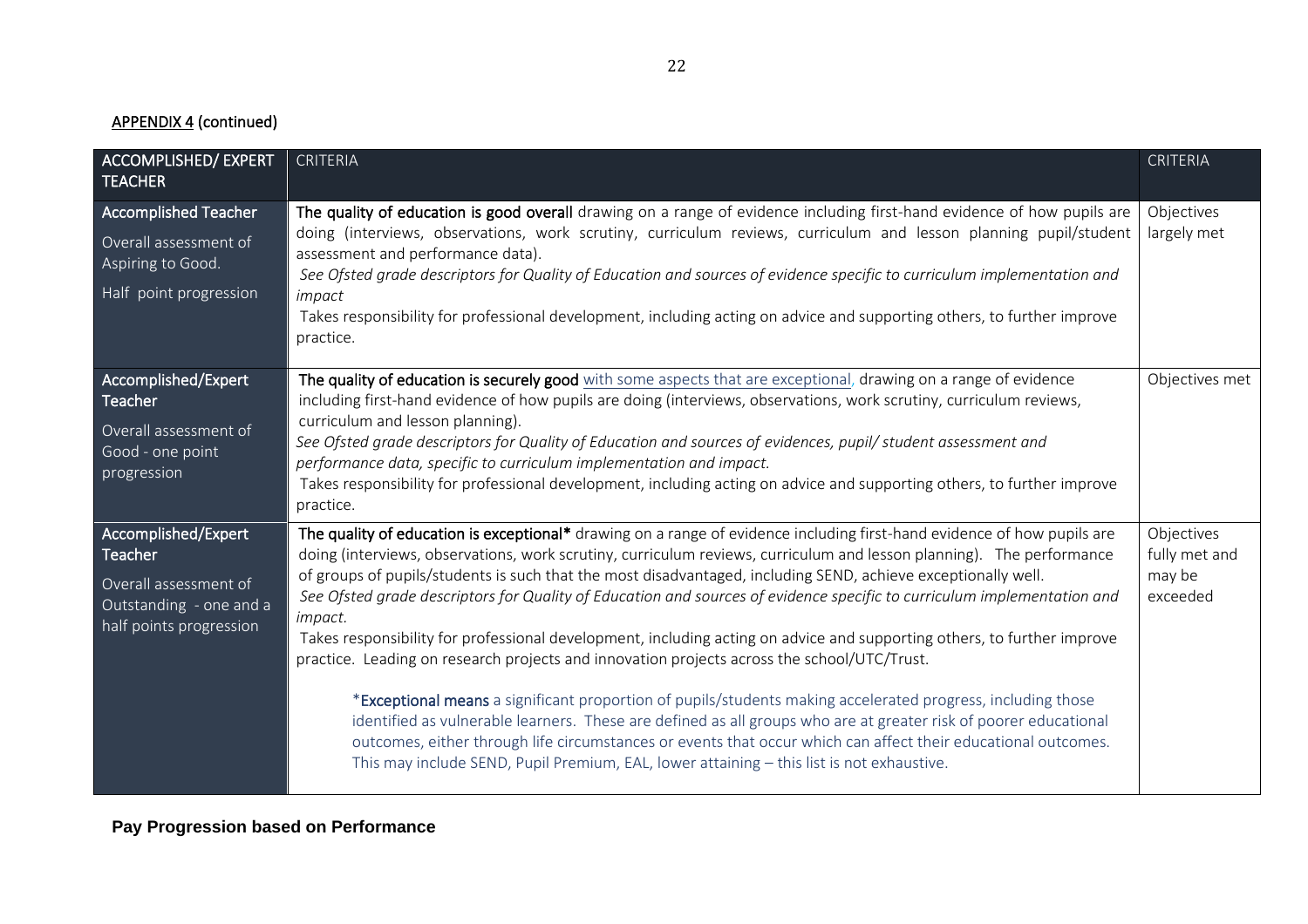- 1. In pay bands Early Career and Accomplished Teacher, teachers will be awarded the following pay award providing they meet the necessary criteria:
- Overall assessment of mainly good performance will equate to half a point progression
- Overall assessment of consistently good performance will equate to one point progression
- Overall assessment of outstanding performance will equate to one and a half points progression
- 2. The Trust's expectation is that all staff aspire to achieve one full point and continue to improve and sustain high-quality educational provision.
- 3. Teachers must fulfil the full criteria before they are awarded the progression. In categories teachers must also meet the Teachers standards in their entirety as these are the minimum standards expected of teachers
- 5. UPS teachers will be eligible for a performance related pay recommendation on an annual basis upon successful performance reviews.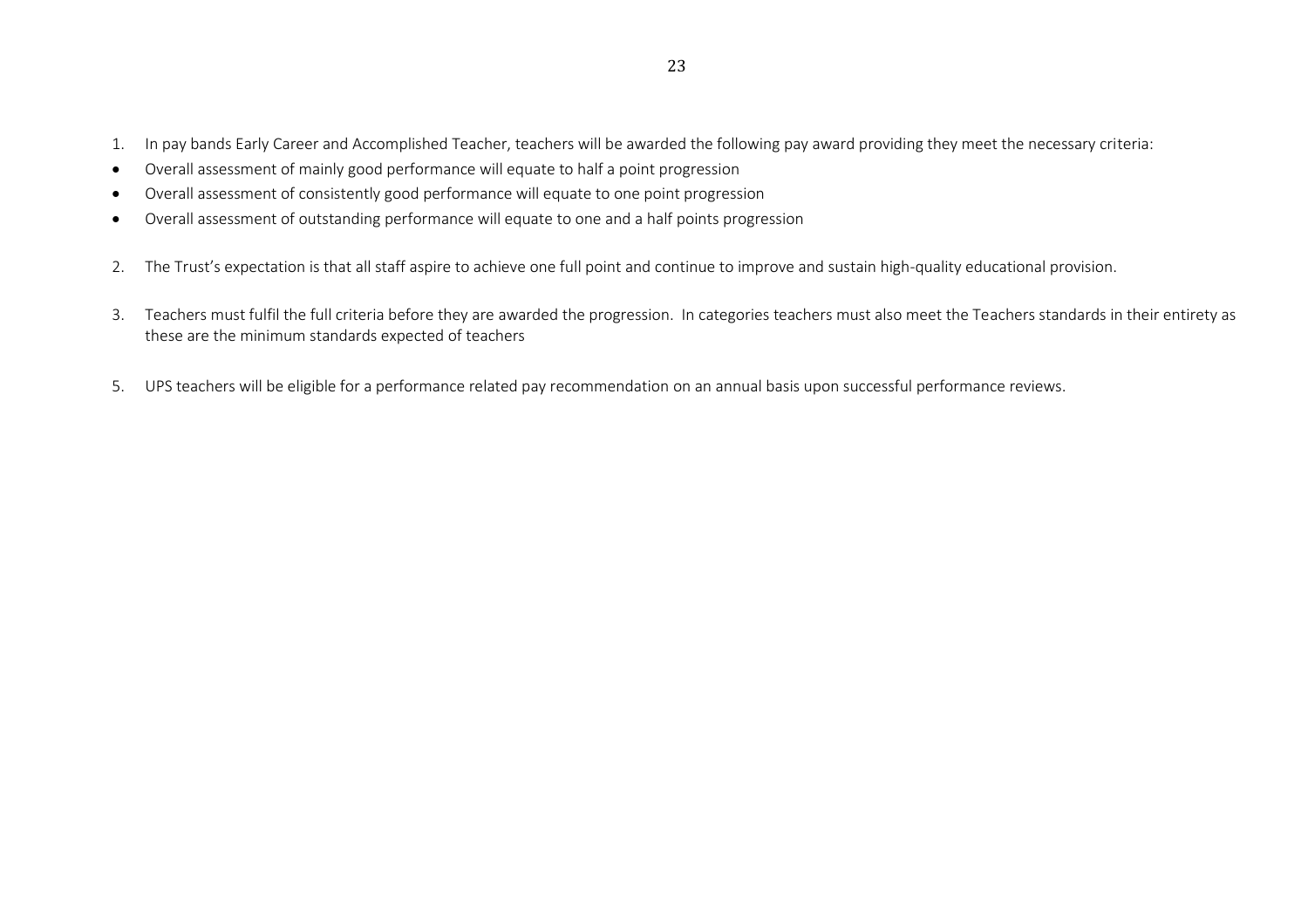#### APPENDIX 5

#### UPPER PAY RANGE APPLICATION FORM

Teacher's Details:

Name\_\_\_\_\_\_\_\_\_\_\_\_\_\_\_\_\_\_\_\_\_\_\_\_\_\_\_\_\_\_\_\_\_\_\_\_\_\_\_\_\_\_\_\_\_\_\_\_\_\_\_\_\_\_\_\_\_\_\_\_\_\_\_\_\_\_

Post\_\_\_\_\_\_\_\_\_\_\_\_\_\_\_\_\_\_\_\_\_\_\_\_\_\_\_\_\_\_\_\_\_\_\_\_\_\_\_\_\_\_\_\_\_\_\_\_\_\_\_\_\_\_\_\_\_\_\_\_\_\_\_\_\_\_\_

#### PM/Appraisal Details:

Years covered by planning/review statements

Schools/UTC covered by planning/review statements

Self- Evaluation – How I meet Threshold standards with associated evidence or evidence sources.

Teachers are responsible for providing the relevant evidence. This can be electronic.

An index should be provided so the evidence is linked to the Teacher Standards and Career Stage Expectations.

( Please state evidence)

#### Declaration:

I confirm that at the date of this request for assessment to cross the threshold I meet the eligibility criteria and I submit performance management/appraisal planning and review statements covering the relevant period, together with the relevant evidence to meet the school's criteria.

| Applicant's signature | Date |
|-----------------------|------|
|                       |      |

| Line Manager's Signature | Date |  |
|--------------------------|------|--|
|--------------------------|------|--|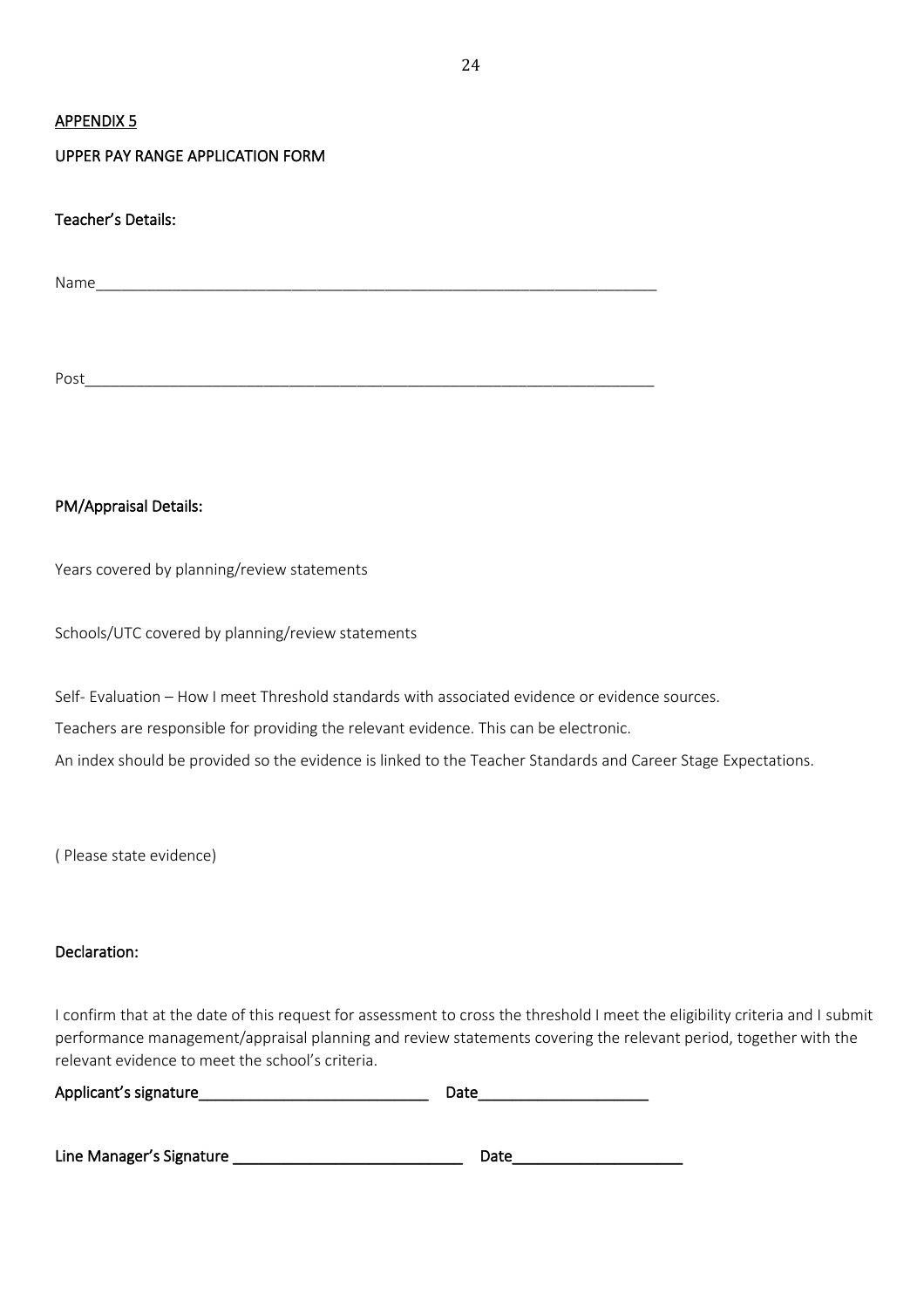#### APPENDIX 5 (continued)

#### UPPER PAY RANGE PROGRESSION CRITERIA

#### (1) Professional attributes

1.1 Contribute significantly, where appropriate, to implementing workplace policies and practice and to promoting collective responsibility for their implementation.

#### (2) Professional knowledge and understanding

- 2.1 Have an extensive knowledge and understanding of how to use and adapt a range of teaching, learning and behaviour management strategies, including how to personalise learning to provide opportunities for all learners to achieve their potential.
- 2.2 Have an extensive knowledge and well-informed understanding of the assessment requirements and arrangements for the subjects/curriculum areas they teach, including those related to public examinations and qualifications.
- 2.3 Have up-to-date knowledge and understanding of the different types of qualifications and specifications and their suitability for meeting learners' needs.
- 2.4 Have a more developed knowledge and understanding of their subjects/curriculum areas and related pedagogy including how learning progresses within them.
- 2.5 Have sufficient depth of knowledge and experience to be able to give advice on the development and wellbeing of children and young people.

#### (3) Professional skills

- 3.1 Be flexible, creative and adept at designing learning sequences within lessons and across lessons that are effective and consistently well-matched to learning objectives and the needs of learners and which integrate recent developments, including those relating to subject/curriculum knowledge.
- 3.2 Have teaching skills which lead to learners achieving well relative to their prior attainment, making progress as good as, or better than, similar learners nationally.
- 3.3 Promote collaboration and work effectively as a team member.
- 3.4 Contribute to the professional development of colleagues through coaching and mentoring, demonstrating effective practice, and providing advice and feedback.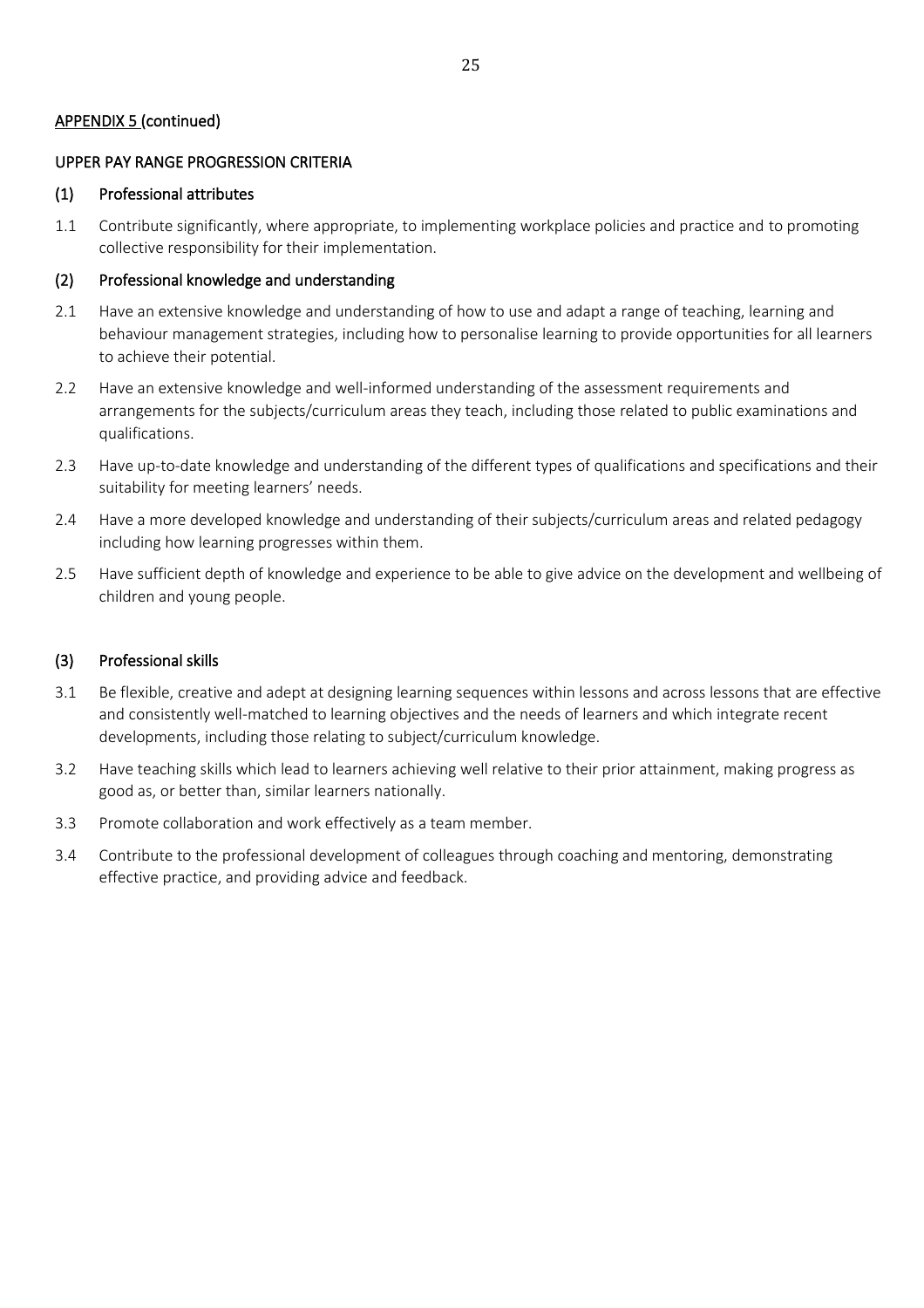26

Year B is the current academic year

Annual Appraisial meeting to review performance over the previous academic year (A) and set new objectives for the forthcoming academic year (B)

Appraisal meeting is normally held in July or September.

The pay panel receives recommendations from the Headteacher (in October) for the academic year B. This includes the application for UPS

Application to be considered for UPS with Evidence is submitted by the end of July in Academic year B

If the teacher wishes to express an interest in progressing through UPS, at the end of Academic year B they should raise this at the annual apprasial meeting., where the review of peformance of year A & setting of new objectives for Year B takes place

> The appraiser discusses the support and evidence required for the application and how the school will support the teacher to gain the experience and evidence over the academic year (B)

During 1:1 meetings the appraiser will discuss with the teacher, where they are with performance as well as the support for UPS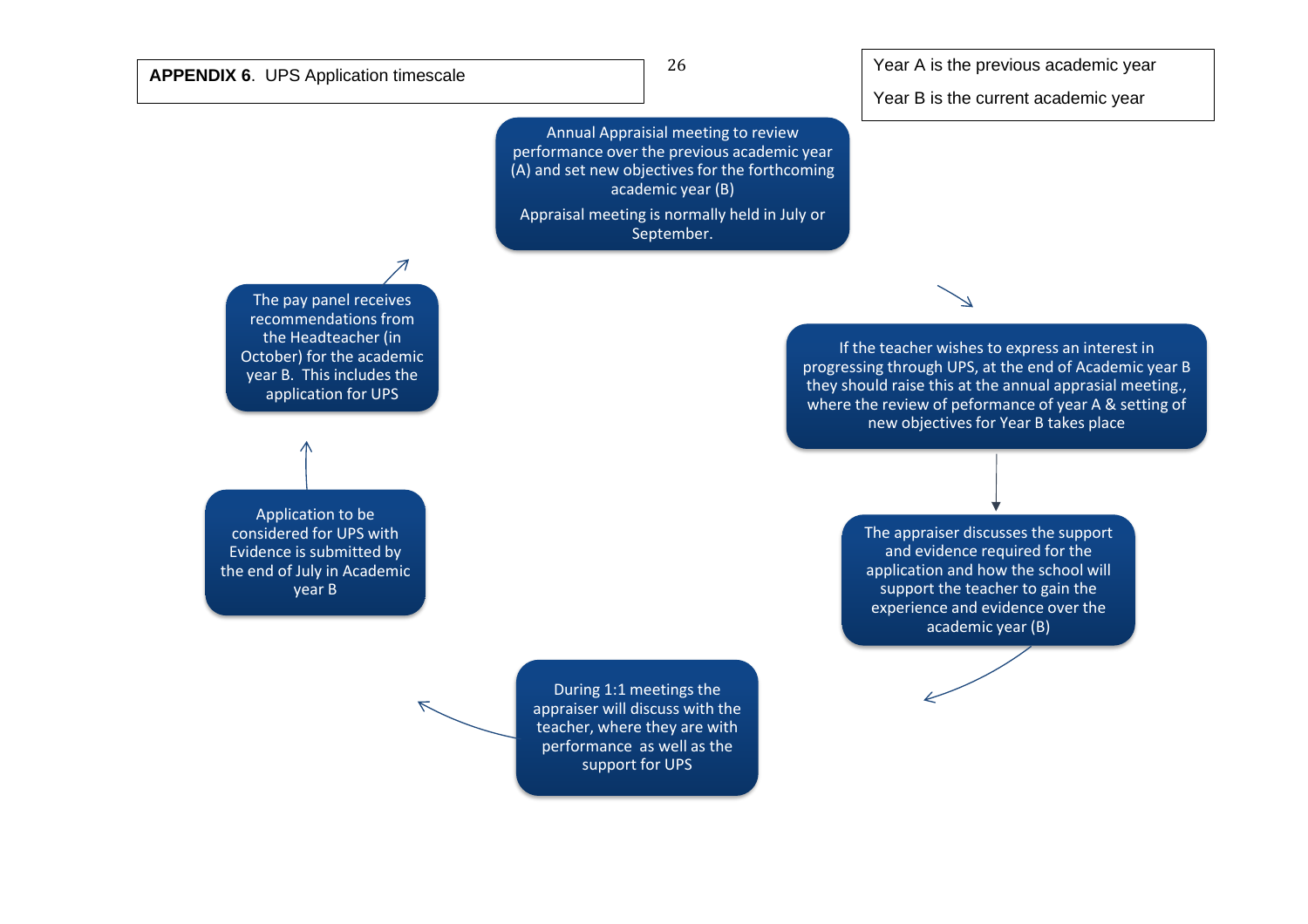#### **APPENDIX 7**

#### **PAY APPEALS PROCEDURE**

The Brighter Futures Learning Partnership Trust Board is committed to ensuring that appeals against pay decisions meet the requirements of the dispute resolution provisions of employment law.

The process set out below is consistent with the dispute resolution provisions of employment law and will be adopted by the Trust as the means by which appeals against pay decisions are considered.

Teachers may seek a review of any determination in relation to their pay or any other decision taken by the Trust (or a committee or individual acting with delegated authority) that affects their pay. In the Brighter Futures Learning Partnership Trust, Headteachers/Principals will make pay recommendations to the CEO who will moderate all pay decisions. The Remuneration Committee will review all pay progression and ensure it is evidence-based, fair and transparent in line with this Pay Policy.

The following list, which is not exhaustive, includes the usual reasons for seeking a review of a pay determination:

That the person or committee by whom the decision was made:

- a) incorrectly applied any provision of the STPCD;
- b) failed to have proper regard for statutory guidance;
- c) failed to take proper account of relevant evidence;
- d) took account of irrelevant or inaccurate evidence;
- e) was biased; or
- f) otherwise unlawfully discriminated against the teacher.

The order of proceedings is as follows:

The teacher receives written confirmation of the pay determination and where applicable the basis on which the decision was made.

If the teacher is not satisfied, they should seek to resolve this by discussing the matter informally with the Headteacher/Principal to see if this can be resolved informally.

Where this is not possible, or where the teacher continues to be dissatisfied, they may follow a formal appeal process. A written appeal must be lodged within ten working days of the decision of the outcome of the Remuneration **Committee** 

The teacher should set down in writing the grounds for questioning the pay decision and send it to the Headteacher/Principal or CEO who made the determination

The Appeals Committee will arrange a date for an appeal hearing, within ten working days of receipt of the written appeal, to consider the appeal and give the teacher an opportunity to make representations in person.

Any appeal should be heard by a panel of three Trustees who were not involved in the original determination, normally within 20 working days of the receipt of the written appeal notification.

#### **APPENDIX 7 (continued)**

The teacher will be given the opportunity to make representations in person. The decision of the appeal panel will be given in writing, and where the appeal is rejected will include a note of the evidence considered and the reasons for the decision.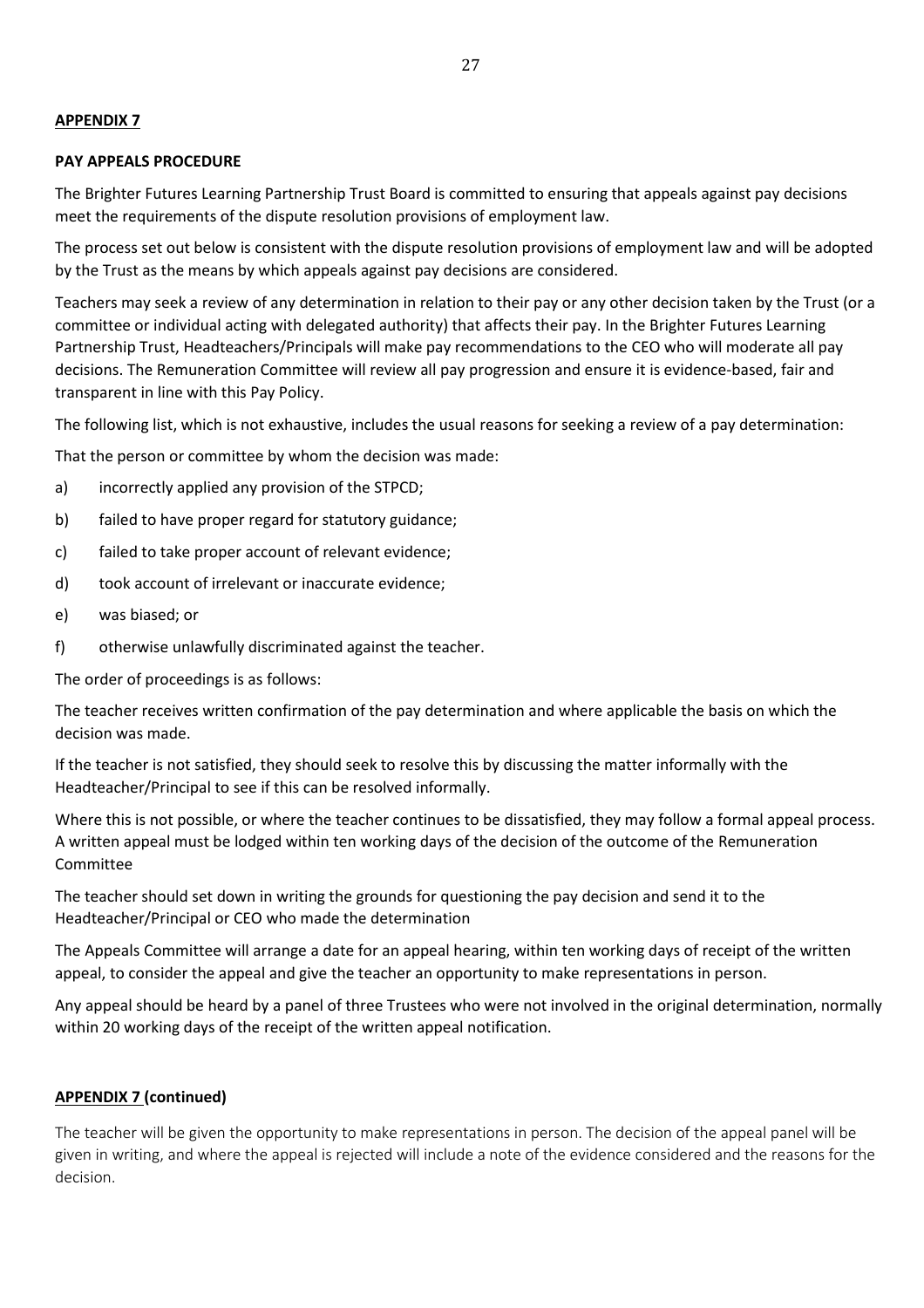For any formal meeting the teacher is entitled to be accompanied by a colleague or union representative. Each step and action of this process must be taken without unreasonable delay. The timing and location of formal meetings must be reasonable. Formal meetings must allow both parties to explain their cases.

#### The procedure for the conduct of formal meetings shall be as follows.

#### Introductions

Chair introduces everyone and what their role is:

- self as Chair
- other panel member(s) (if applicable)
- employee
- employee representative
- any witnesses for the employee side
- management representative who will state the management case
- any witnesses for the management side
- person who will clerk the meeting
- HR manager to give advice to the panel

Goes over the order of the hearing:

- Employee will state their case
- Chair asks questions of the employee/employee representative
- Chair invites panel (if applicable) to ask questions
- Management will state their case (this may be the chair of the pay committee and (or) the Headteacher/Principal)
- Chair asks questions of the management
- Chair invites panel (if applicable) to ask questions
- Appellant to sum up
- Manager to sum up
- Chair to adjourn hearing to deliberate

#### Communication of decision

Employee is notified of decision

Decision and reason for the decision confirmed in writing, within 10 working days.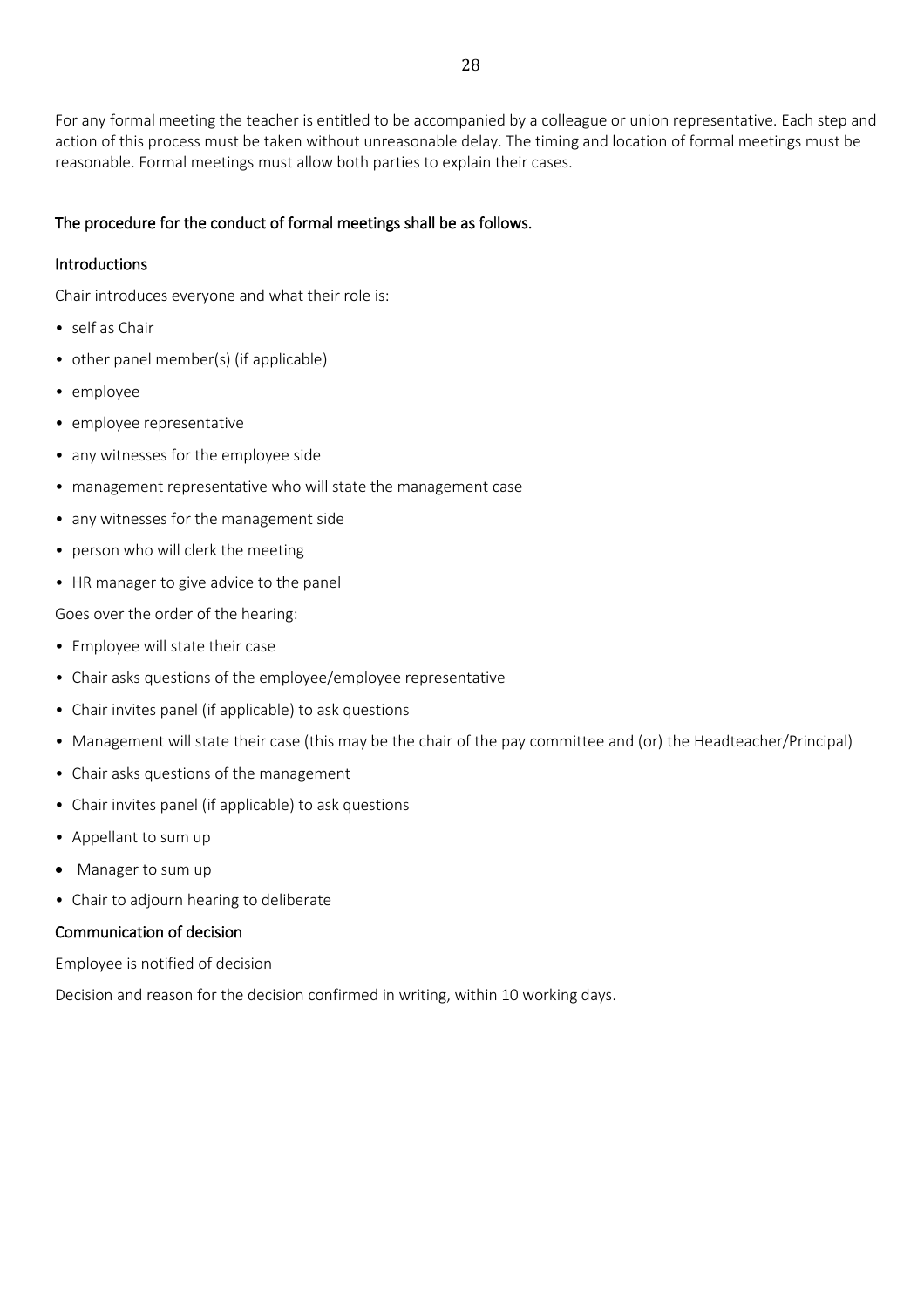| <b>APPENDIX 8 - PAY RECOMMENDATION 2021-22</b>                                                          |                                                                                                                           |                                           |                                      |                                       |                                           |                  |                                                |                      |                                         |                                                                                                                                    |                                              |                           |                                      |  |  |
|---------------------------------------------------------------------------------------------------------|---------------------------------------------------------------------------------------------------------------------------|-------------------------------------------|--------------------------------------|---------------------------------------|-------------------------------------------|------------------|------------------------------------------------|----------------------|-----------------------------------------|------------------------------------------------------------------------------------------------------------------------------------|----------------------------------------------|---------------------------|--------------------------------------|--|--|
| Please complete the Headteacher/Principal Section for the meeting with the CEO and Link Pay Governor(s) |                                                                                                                           |                                           |                                      |                                       |                                           |                  |                                                |                      |                                         |                                                                                                                                    |                                              |                           |                                      |  |  |
| School/College:                                                                                         |                                                                                                                           |                                           |                                      |                                       |                                           |                  |                                                |                      |                                         |                                                                                                                                    |                                              |                           |                                      |  |  |
|                                                                                                         |                                                                                                                           |                                           |                                      |                                       |                                           |                  |                                                |                      |                                         |                                                                                                                                    |                                              |                           |                                      |  |  |
|                                                                                                         | Headteacher's/Principal's Pay Recommendation<br>Please mark with an 'X' the corresponding recommendation for each teacher |                                           |                                      |                                       |                                           |                  |                                                |                      |                                         | Link Governor(s) Quality Assurance and Recommendation<br>Please mark with an 'X' the corresponding recommendation for each teacher |                                              |                           |                                      |  |  |
| Teachers                                                                                                | Current<br><b>Points</b>                                                                                                  | Standards<br>not met<br>(no pay<br>award) | Aspiring<br>to Good<br>$(0.5$ point) | Consistently<br>Good<br>$(1.0$ point) | Achieving<br>Outstanding<br>$(1.5$ point) | Current<br>Point | <b>No</b><br>progression<br>as top of<br>scale | Recommended<br>Point | Agree with<br>Headteacher/<br>Principal | <b>Disagree</b><br>with<br>Headteacher<br>/Principal                                                                               | If<br>disagree<br>note<br>decision<br>taken* | Signed<br>by the<br>Chair | Moderated by<br><b>CEO</b><br>Yes/No |  |  |
| Α                                                                                                       |                                                                                                                           |                                           |                                      |                                       |                                           |                  |                                                |                      |                                         |                                                                                                                                    |                                              |                           |                                      |  |  |
| $\, {\bf B}$                                                                                            |                                                                                                                           |                                           |                                      |                                       |                                           |                  |                                                |                      |                                         |                                                                                                                                    |                                              |                           |                                      |  |  |
| $\overline{C}$                                                                                          |                                                                                                                           |                                           |                                      |                                       |                                           |                  |                                                |                      |                                         |                                                                                                                                    |                                              |                           |                                      |  |  |
| D                                                                                                       |                                                                                                                           |                                           |                                      |                                       |                                           |                  |                                                |                      |                                         |                                                                                                                                    |                                              |                           |                                      |  |  |
| $\mathsf E$                                                                                             |                                                                                                                           |                                           |                                      |                                       |                                           |                  |                                                |                      |                                         |                                                                                                                                    |                                              |                           |                                      |  |  |
| F                                                                                                       |                                                                                                                           |                                           |                                      |                                       |                                           |                  |                                                |                      |                                         |                                                                                                                                    |                                              |                           |                                      |  |  |
| G                                                                                                       |                                                                                                                           |                                           |                                      |                                       |                                           |                  |                                                |                      |                                         |                                                                                                                                    |                                              |                           |                                      |  |  |
| H                                                                                                       |                                                                                                                           |                                           |                                      |                                       |                                           |                  |                                                |                      |                                         |                                                                                                                                    |                                              |                           |                                      |  |  |
|                                                                                                         |                                                                                                                           |                                           |                                      |                                       |                                           |                  |                                                |                      |                                         |                                                                                                                                    |                                              |                           |                                      |  |  |
| J                                                                                                       |                                                                                                                           |                                           |                                      |                                       |                                           |                  |                                                |                      |                                         |                                                                                                                                    |                                              |                           |                                      |  |  |
| $\sf K$                                                                                                 |                                                                                                                           |                                           |                                      |                                       |                                           |                  |                                                |                      |                                         |                                                                                                                                    |                                              |                           |                                      |  |  |
|                                                                                                         |                                                                                                                           |                                           |                                      |                                       |                                           |                  |                                                |                      |                                         |                                                                                                                                    |                                              |                           |                                      |  |  |
| M                                                                                                       |                                                                                                                           |                                           |                                      |                                       |                                           |                  |                                                |                      |                                         |                                                                                                                                    |                                              |                           |                                      |  |  |
| ${\sf N}$                                                                                               |                                                                                                                           |                                           |                                      |                                       |                                           |                  |                                                |                      |                                         |                                                                                                                                    |                                              |                           |                                      |  |  |
| $\mathsf O$                                                                                             |                                                                                                                           |                                           |                                      |                                       |                                           |                  |                                                |                      |                                         |                                                                                                                                    |                                              |                           |                                      |  |  |
| P                                                                                                       |                                                                                                                           |                                           |                                      |                                       |                                           |                  |                                                |                      |                                         |                                                                                                                                    |                                              |                           |                                      |  |  |
| Please add more<br>rows if required                                                                     |                                                                                                                           |                                           |                                      |                                       |                                           |                  |                                                |                      |                                         |                                                                                                                                    |                                              |                           |                                      |  |  |